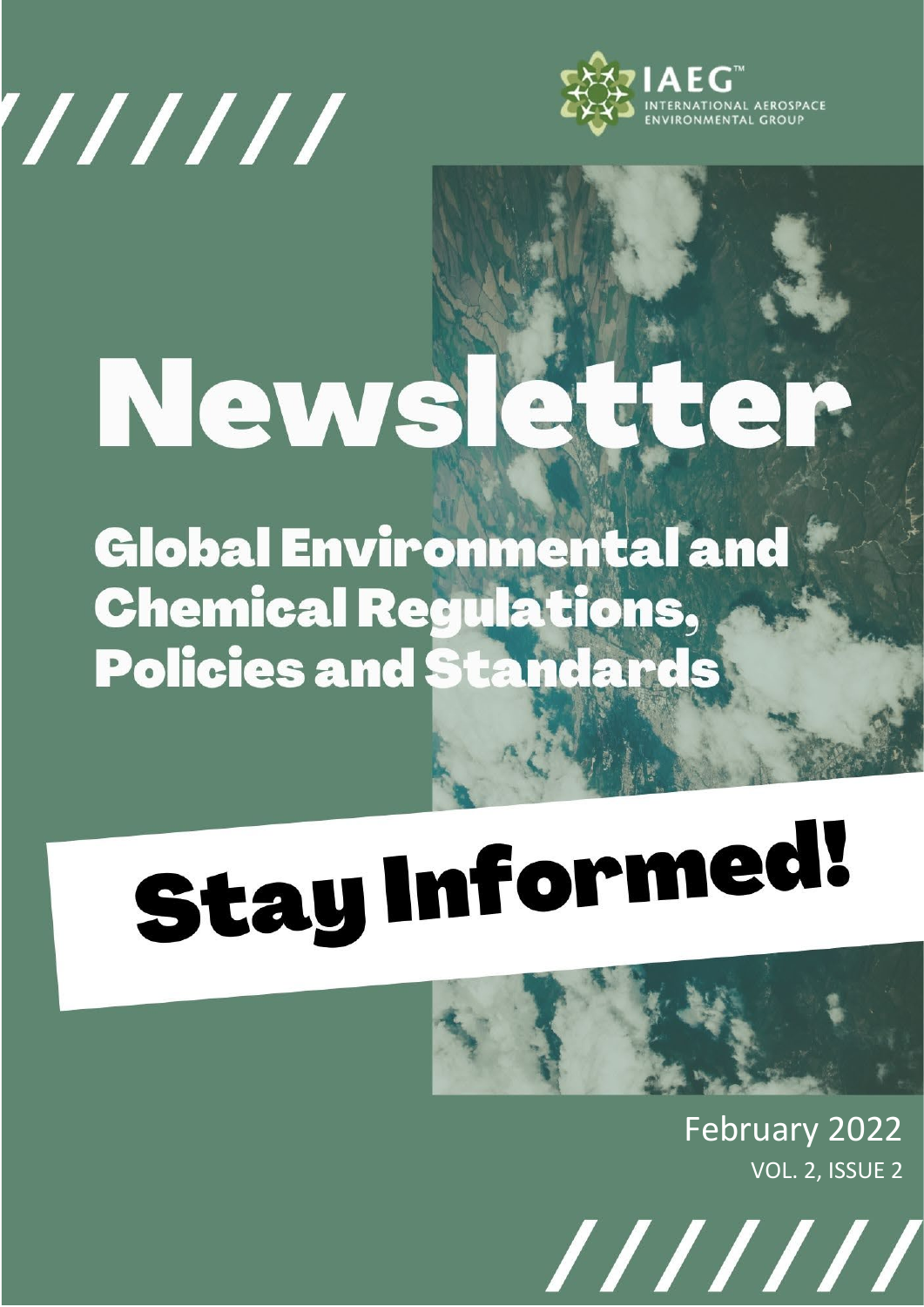Global Environmental and Chemical Regulations, Policies, and Standards February 2022



# WHO IS IAEG?

l

The International Aerospace Environmental Group (IAEG) is a non-profit organization of global aerospace companies created to collaborate on and share innovative environmental solutions for the industry. The group works to promote the development of voluntary consensus standards and provide accessible solutions for key environmental issues.

Members of IAEG recognize that there are currently a wide variety of different laws and regulations impacting health and the environment in place worldwide. The complexity and variability of requirements and guidance has led to an increased burden for the industry and its supply chain.

IAEG work groups address such issues as chemical material declarations and reporting requirements, the development of alternative technologies and greenhouse gas reporting and management. They create a forum for diverse and often competitive businesses to come together and share information on industry-wide opportunities for the promotion and adoption of global environmental requirements. In addition, IAEG provides opportunities for wider education on environmental issues and the supply chain via its meetings agendas and bespoke seminars.

# IAEG WORK GROUP 9 NEWSLETTER

The Aerospace and Defense (AD) industry is committed to developing an approach to help the AD industry evaluate emerging global environmental and chemical regulations and their impact on compliance and potential operational risk for companies and their supply chain. The objectives are to:

- **»** Maintain a list of global regulations, policies and standards considered and to be considered, including executive summaries of those regulations.
- **»** Develop a method to evaluate designated emerging regulation's potential impact on compliance and/or operational risk, business continuity and/or impact on supply chain.
- **»** Develop summaries of the associated timeline for regulations (e.g., deadlines) and highlight the specific impacts.
- **»** Develop communication materials and conduct informational webinars, as appropriate, for member companies and/or AD supply chain companies, as appropriate.

This Newsletter summarizes environmental and chemical regulations relevant to the AD industry. Contact Lisa Brown at myrna.l.brown@lmco.com or Lindsey Bean at lindsey.bean@ngc.com for any questions on this Newsletter. For general assistance on IAEG matters, contact Christer Hellstrand at chellstrand@iaeg.com or Amanda Myers at Amanda.Myers@sae.org.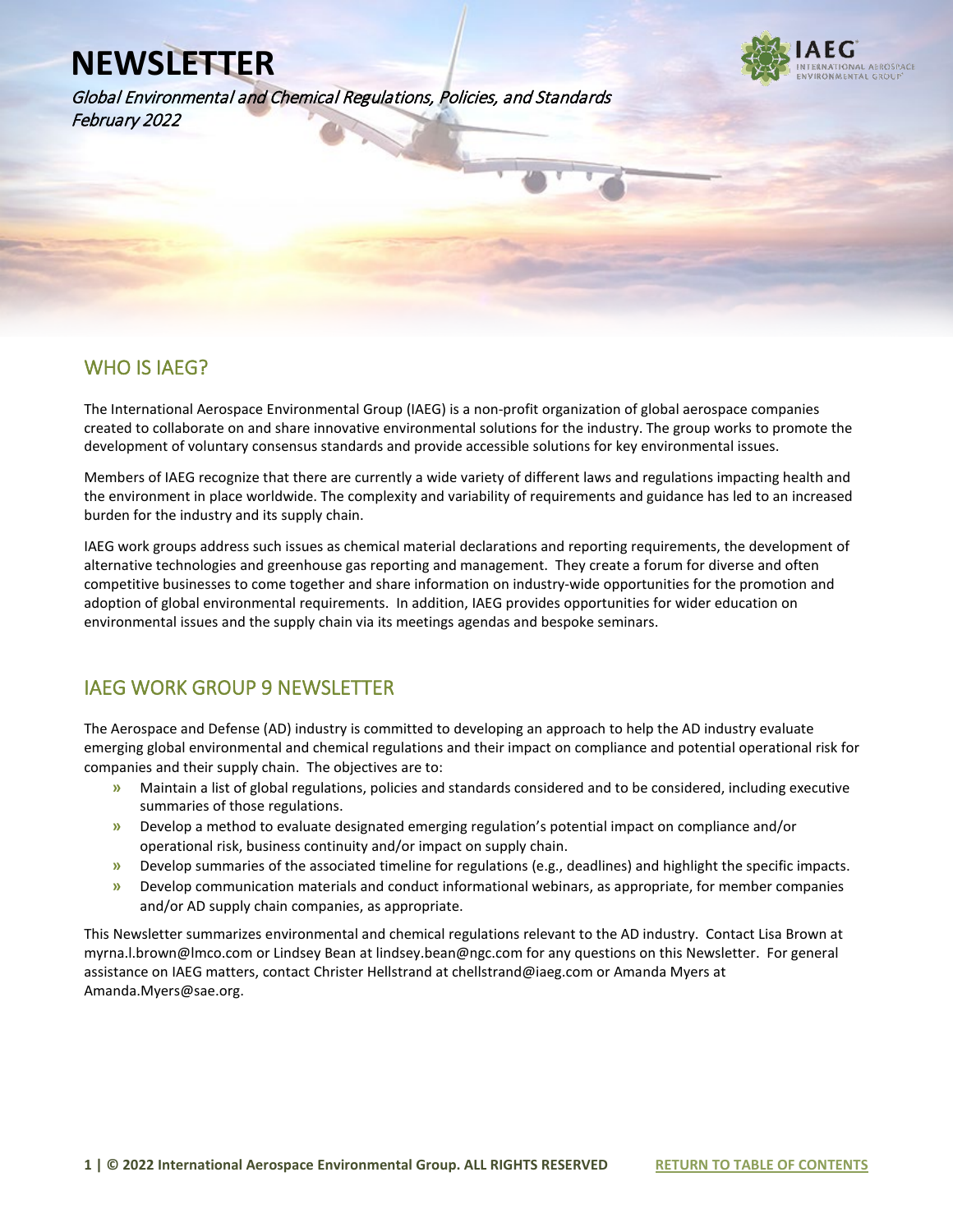Global Environmental and Chemical Regulations, Policies, and Standards February 2022



# <span id="page-2-0"></span>TABLE OF CONTENTS

| Stockholm Convention on persistent organic pollutants (POPs): 17th meeting of the POPs Review     |  |  |  |
|---------------------------------------------------------------------------------------------------|--|--|--|
|                                                                                                   |  |  |  |
|                                                                                                   |  |  |  |
| Order to set the specific requirements for handling polychlorinated biphenyl waste (published)  6 |  |  |  |
|                                                                                                   |  |  |  |
|                                                                                                   |  |  |  |
| India delays implementation of quality control orders for five specialty substances (published)7  |  |  |  |
|                                                                                                   |  |  |  |
|                                                                                                   |  |  |  |
|                                                                                                   |  |  |  |
|                                                                                                   |  |  |  |
|                                                                                                   |  |  |  |
| Control of five new chemicals as hazardous substances under the Environmental Protection and      |  |  |  |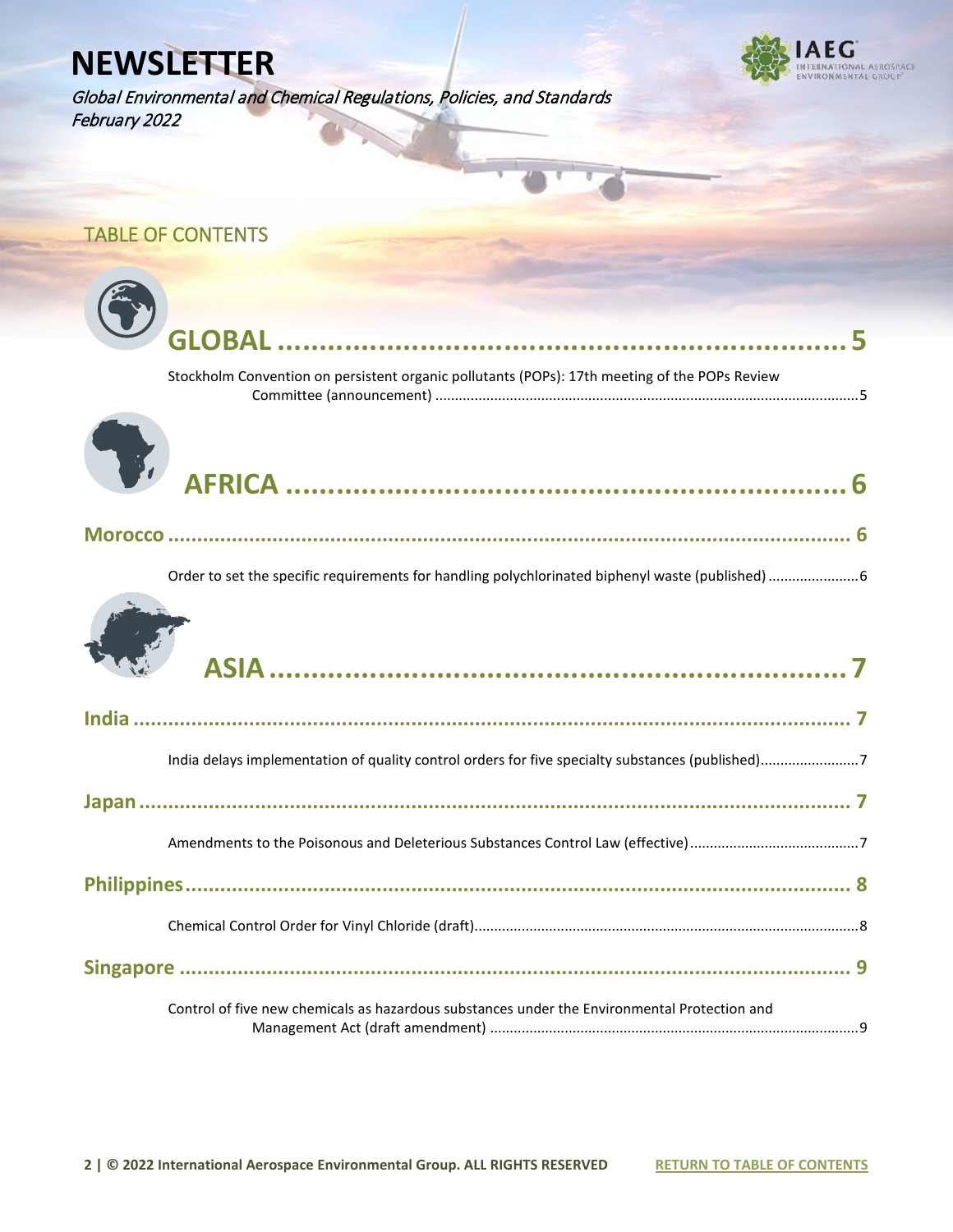Global Environmental and Chemical Regulations, Policies, and Standards February 2022



| Ministry of Environment Notice No. 2022-38 to revise the designation of priority control substances (draft |  |  |  |
|------------------------------------------------------------------------------------------------------------|--|--|--|
|                                                                                                            |  |  |  |
|                                                                                                            |  |  |  |
| 2022 strategy for the reduction, reuse, and recycling of single-use plastic packaging (consultation) 11    |  |  |  |
|                                                                                                            |  |  |  |
| Revision of regulation (EU) 2017/852 on mercury and repealing regulation (EC) 1102/2008 (draft             |  |  |  |
| The European Chemicals Agency received intentions for new harmonized classification and labelling          |  |  |  |
| The European Chemical Agency opened consultation on classification and labelling consultation on two       |  |  |  |
| Call for evidence and public consultation on European Union Rules on the certification of carbon removals  |  |  |  |
| Calls for comments and evidence on the restriction proposal for 1,2-dichloroethane (consultation)13        |  |  |  |
| Proposal to add eight substances of very high concerns to REACH Annex XIV (consultation) 13                |  |  |  |
| Revision of REACH Regulation to help achieve a toxic-free environment (draft amendment)14                  |  |  |  |
| Restricting the use of per- and polyfluoroalkyl substances in fire-fighting foams (proposal) 14            |  |  |  |
|                                                                                                            |  |  |  |
| Initiative to focus on labelling, standardization, certification, and regulatory measures for the main     |  |  |  |
|                                                                                                            |  |  |  |
|                                                                                                            |  |  |  |
|                                                                                                            |  |  |  |
| Notice on the annual reporting of exports and imports for Prior Informed Consent chemicals during 2021     |  |  |  |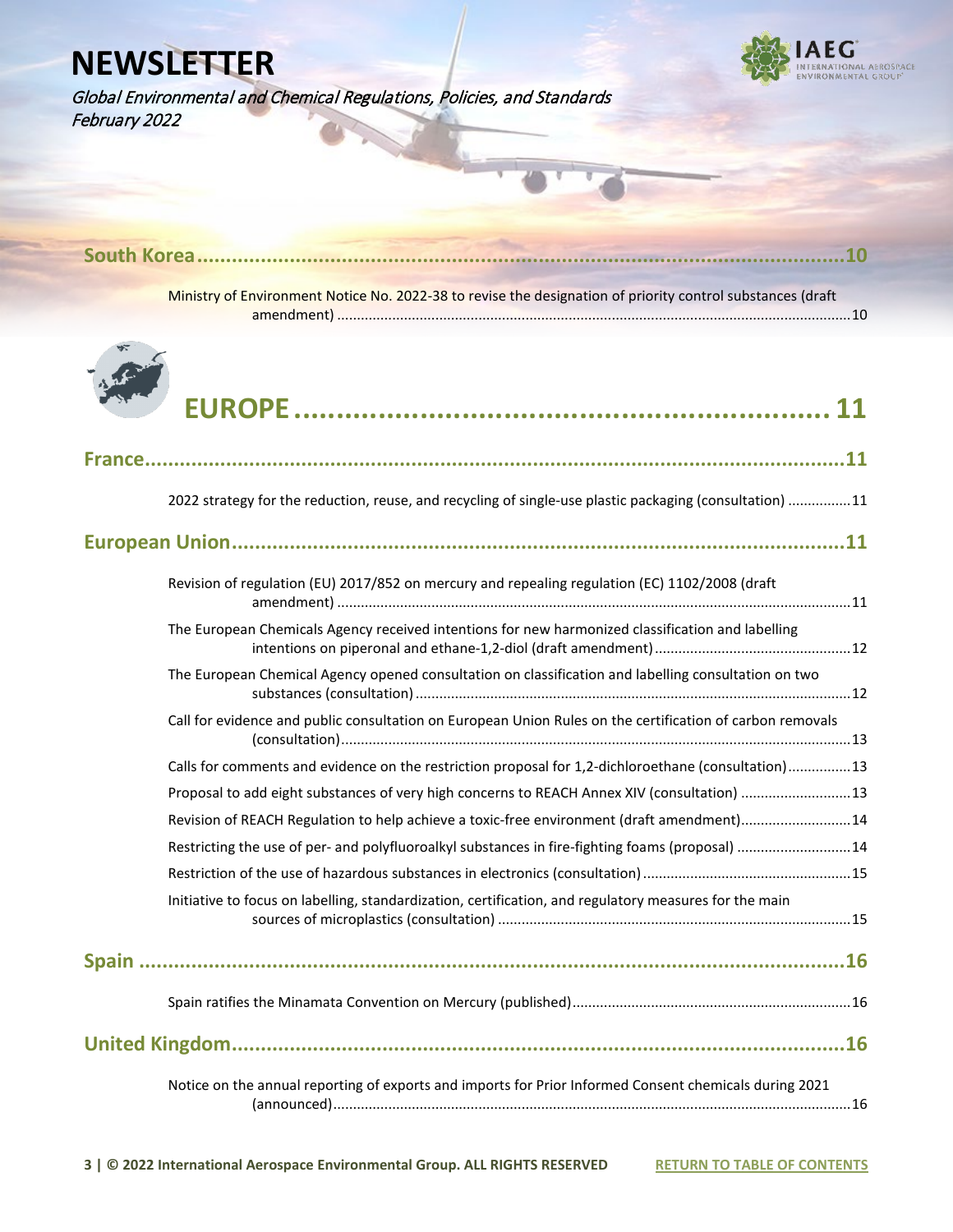

Global Environmental and Chemical Regulations, Policies, and Standards February 2022

| Regulatory Management Options Analysis (RMOA) for four substances (published) 17 |
|----------------------------------------------------------------------------------|
|                                                                                  |
|                                                                                  |

# **[NORTH AMERICA.................................................](#page-18-1) [18](#page-18-1)**

| Final rule provides list of acceptable alternatives for ozone-depleting substances (effective)  18 |  |
|----------------------------------------------------------------------------------------------------|--|
| Revision to the risk determination for cyclic aliphatic bromide cluster chemicals, including       |  |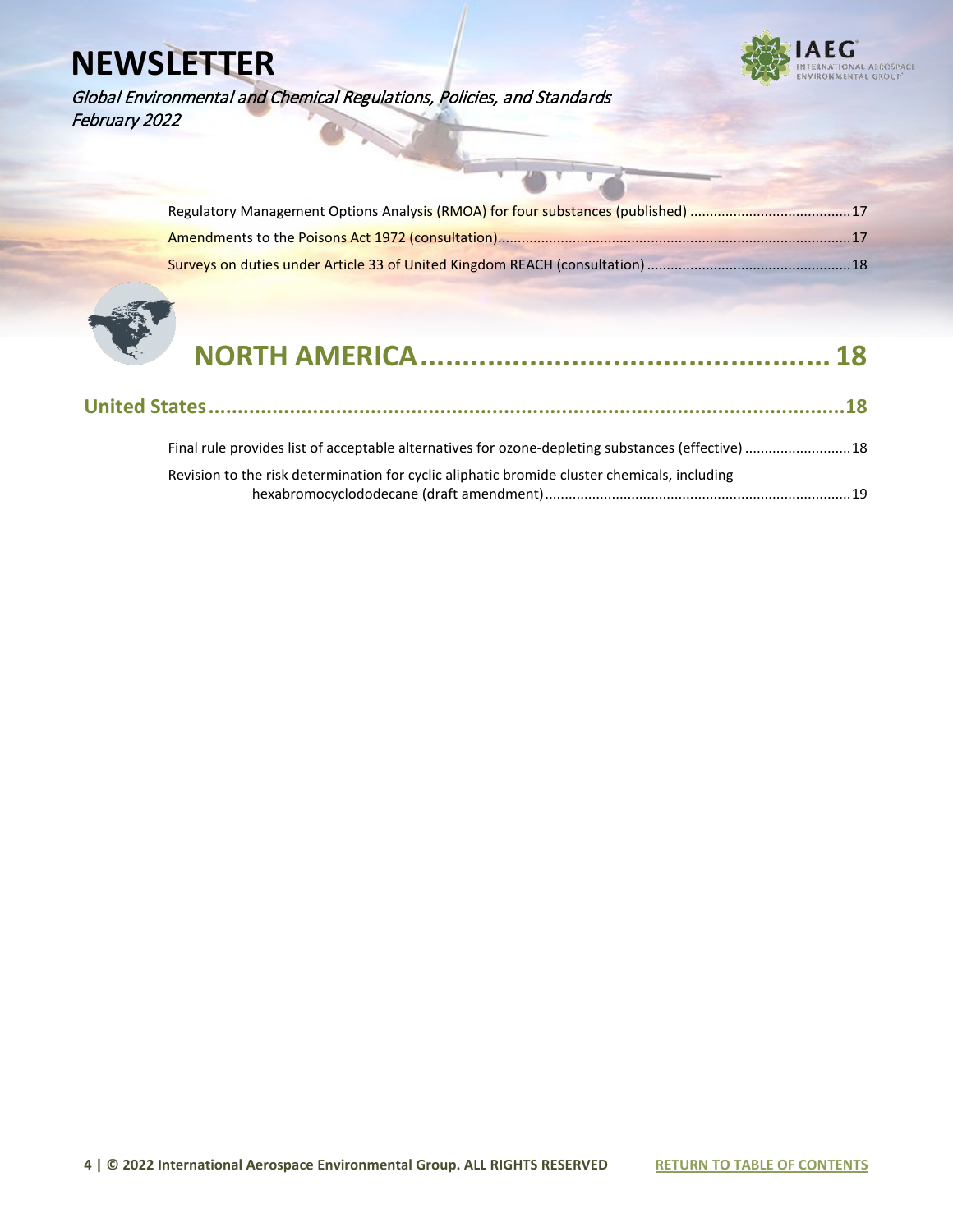Global Environmental and Chemical Regulations, Policies, and Standards February 2022

<span id="page-5-0"></span>

<span id="page-5-1"></span>Stockholm Convention on persistent organic pollutants (POPs): 17th meeting of the POPs Review Committee (announcement)

The 17th meeting of the persistent organic pollutants (POPs) Review Committee was held in Switzerland in January 2022 where the United Nations expert committee reviewed proposals for adding substances to Annex A of the Stockholm Convention. Annex A contains substances which all signatory countries must act to phase out. The substances reviewed and the Committee's decisions are noted below:

- **»** Methoxychlor (CAS No. 72-43-5):
	- **–** used as a pesticide
		- **–** committee recommended listing this in Annex A without exemptions
	- **–** a decision on listing is expected at the Conference of the Parties (COP) in 2023
- **»** UV-328 (2-(2H-Benzotriazol-2-yl)-4,6-bis(1,1-dimethylpropyl)phenol) CAS No. 25973-55-1:
	- **–** additive used as a stabilizer in plastic products
		- **–** committee adopted its risk profile
		- **–** moves substance forward towards a possible recommendation at COP 2023 in Annex A for elimination
- **»** Dechlorane Plus (CAS No. 13560-89-9):
	- **–** used as flame retardant
	- **–** committee adopted its risk profile

**–** moves substance forward towards a possible recommendation at COP 2023 in Annex A for elimination The committee also considered three new proposals for inclusion for elimination (Annex A) or restriction (Annex B) and decided to move the following substances forward to the next stage of the review process:

- **»** long-chain perfluorocarboxylic acids, their salts, and related compounds
- **»** medium chain chlorinated paraffins
- **»** chlorpyrifos

More information can be foun[d here.](http://www.brsmeas.org/Implementation/MediaResources/PressReleases/POPRC17PressRelease/tabid/9089/language/en-US/Default.aspx)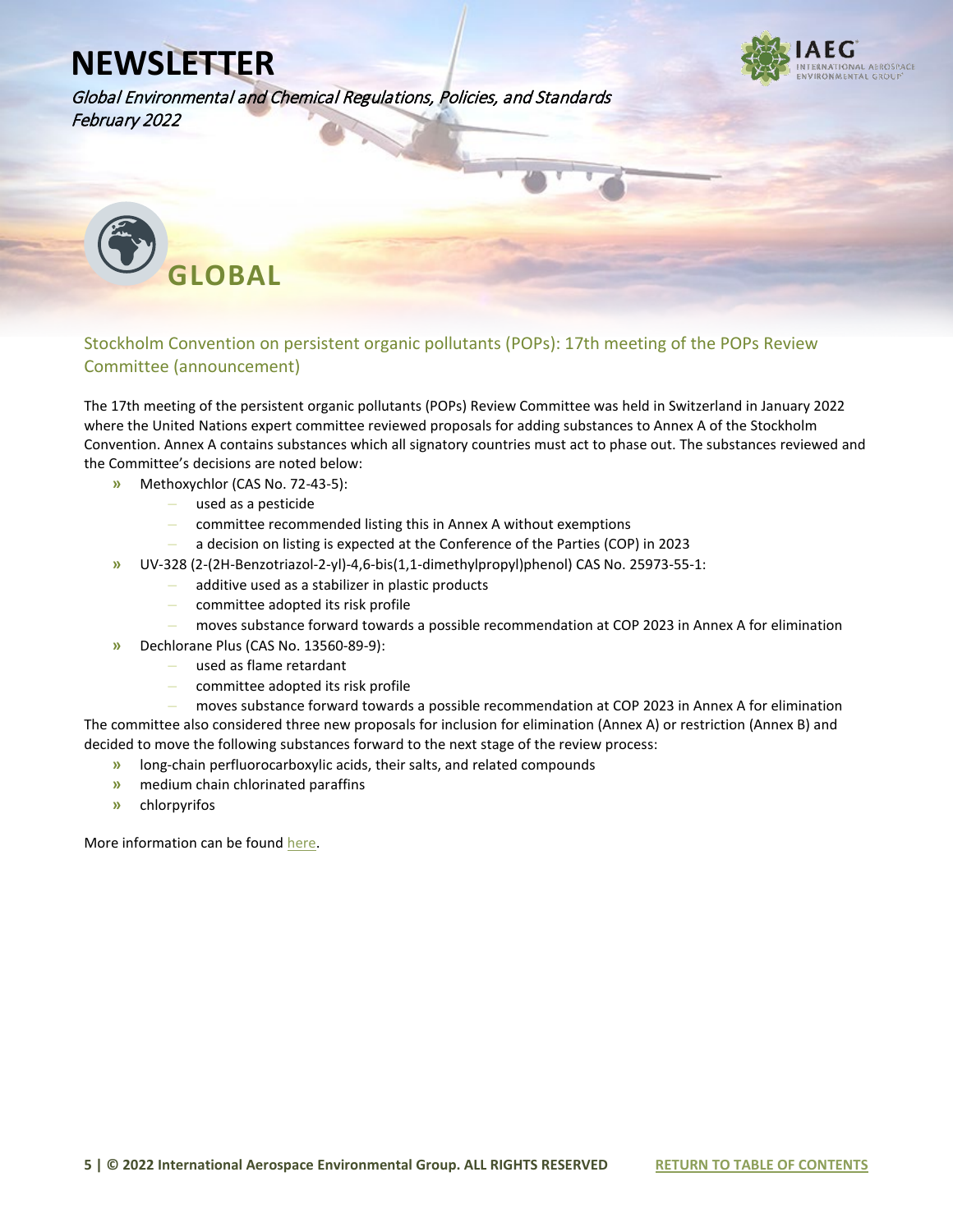**TIONAL AEROSPACE** 

Global Environmental and Chemical Regulations, Policies, and Standards February 2022

<span id="page-6-0"></span>

# <span id="page-6-1"></span>**Morocco**

## <span id="page-6-2"></span>Order to set the specific requirements for handling polychlorinated biphenyl waste (published)

On 20 January 2022, Morocco published an order for the handling of polychlorinated biphenyl (PCB) waste. This complements the provisions provided by the Stockholm Convention and the Basel Convention. PCBs are a group of manmade compounds that are widely used in numerous applications including:

- **»** electrical insulating fluids in transformers and capacitors
- **»** hydraulic fluids
- **»** heat transfer fluids
- **»** lubricating fluids
- **»** adhesives
- **»** oil-based paints
- **»** plastics

These substances have been shown to cause adverse effects on human health (e.g., cancer, reproductive harm and immune system suppression) and the environment.

The order outlines certain obligations for legal entities handling PCB waste, which include:

- **»** storing PCB waste in sealed containers, drums, or receptacles bearing a label clearly indicating their contents and appropriate hazard symbols
- **»** sending an inventory of the waste stored to the Minister of Energy Transition and Sustainable Development (the government authority responsible for sustainable development) by 20 April 2022 – this applies to the operator of the storage facility for PCB waste
- **»** treating PCB waste in such a way that no longer poses a risk to human health and the environment

Further requirements for the order are set in Chapter II (collection and transport); Section 1, Chapter III (storage); and Section 2, Chapter III (treatment with a view on disposal or recovery).

No penalties for non-compliance have been established.

More information can be found her[e in English](https://www.iaeg.com/binaries/content/assets/iaeg-newsletters/2022/02/mar_order-for-handling-pcb-waste_english.pdf) an[d in French.](https://www.iaeg.com/binaries/content/assets/iaeg-newsletters/2022/02/mar_order-for-handling-pcb-waste.pdf)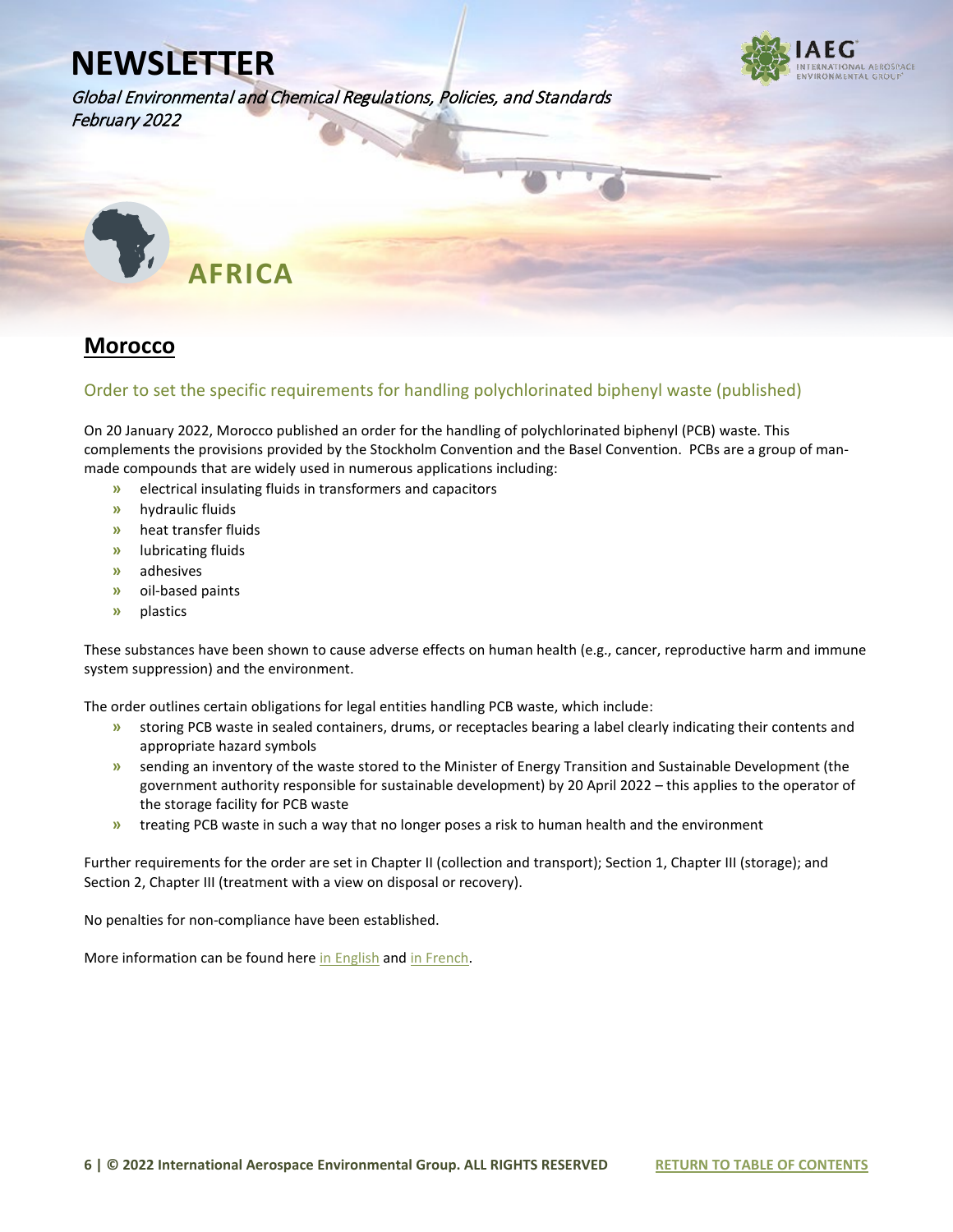

Global Environmental and Chemical Regulations, Policies, and Standards February 2022

<span id="page-7-0"></span>

# <span id="page-7-1"></span>**India**

### <span id="page-7-2"></span>India delays implementation of quality control orders for five specialty substances (published)

India's Department of Chemicals and Petrochemicals (DCPC) delayed the implementation of Bureau of Indian Standards (BIS) quality control orders (QCOs) for five specialty substances; the BIS QCOs will now enter into force on 22 June 2022 instead of 21 December 2021. DCPC announced the delay on 24 December 2021 through five notifications (one for each substance). The delay, which was due to COVID-19, enables manufacturers, importers, and traders of the five substances to operate and trade uninterruptedly until 22 June 2022.

The five substances that are subject to a delayed implementation date for the BIS QCOs are:

- **»** phthalic anhydride (CAS Number: 85-44-9) is used as an intermediate in the plastic industry and must conform to Indian Standard (IS) 5158:1987
- **»** ethylene glycol (CAS Number: 107-21-1) is used in antifreeze and de-icing solutions as well as hydraulic brake fluids and must conform to IS 5295:1985
- **»** toluene (CAS Number: 108-88-3) is used as a solvent, and in aviation fuel, paints, and adhesives and must conform to IS 537:2011
- **»** terephthalic acid (CAS Number: 100-21-0) is used in paints and coatings and must conform to IS 15030:2001
- **»** n-butyl acrylate (CAS Number: 141-32-2) is used for making paints, coatings, caulks, sealants, and adhesives and must conform to IS 14709:1999

The BIS QCOs require companies manufacturing or importing these chemicals to comply or face a ban. Companies will have to apply to the standards bureau for a certificate, which will be valid for two years before it will need renewal. In addition, they must ensure that all packaging and labels must display the BIS mark.

Penalties for non-compliance include fines up to 5 lakh rupees.

More information can be foun[d here.](https://www.iaeg.com/binaries/content/assets/iaeg-newsletters/2022/02/ind_qcos-for-five-substances.pdf)

# <span id="page-7-3"></span>**Japan**

### <span id="page-7-4"></span>Amendments to the Poisonous and Deleterious Substances Control Law (effective)

Following a consultation for the revision of the List of Poisonous and Deleterious Chemicals, which ended on 30 December 2021, the Japanese Ministry of Health, Labor and Welfare published the final version of the List on 28 January 2022. The List is designated under the Poisonous and Deleterious Substances Control Law (PDSCL), which was implemented in 1950 to control poisonous and deleterious substances from a hygiene point of view to protect public health. According to the PDSCL, companies manufacturing, importing, storing, selling, providing, or handling poisonous and deleterious substances are subject to certain obligations. These include: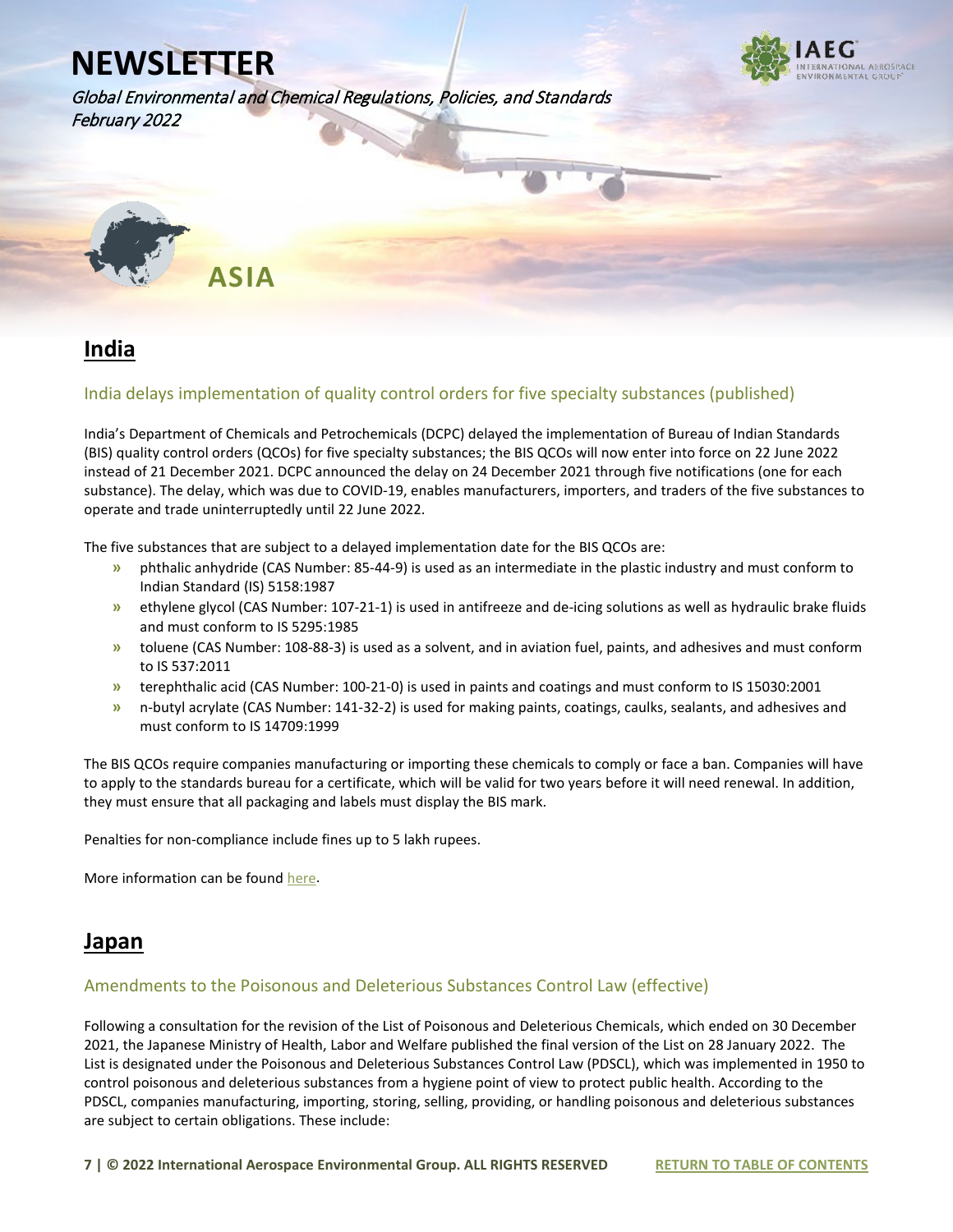

Global Environmental and Chemical Regulations, Policies, and Standards February 2022

- **»** business registration for manufacture, import and sales
- **»** appointment of qualified personnel to prevent health and hygiene hazards
- **»** labelling on substance packaging and containers
- **»** providing a safety data sheet
- **»** record keeping
- **»** sound disposal management

The following amendments are made to the PDSCL:

- **»** addition of a deleterious substances:
	- **–** 4-methylbenzenesulfonic acid (CAS No. 104-15-4)
	- **–** preparations containing over 5% of 4-methylbenzenesulfonic acid
- **»** removal of a deleterious substance: bis(2-methylpropyl)3,3'-[ethane-1,2-diylbis(oxyethane-2,1-diylsulfandiyl-4,1 phenylene)]bis(2-cyanoprop-2-enoate) (CAS No. 2260706-63-4)
- **»** designation of two poisonous substances as deleterious substances:
	- **–** preparations containing less than or equal to 0.1% of sodium o-(ethylmercurithio)benzoate [CAS No. 54- 64-8]
	- **–** preparations containing less than or equal to 1.5% of 2,3,5,6-Tetrafluoro-4-methylbenzyl (Z)-3-(2-chloro-3,3,3-trifluoro-1-propenyl)-2,2-dimethylcyclopropanecarboxylate (CAS No. 79538-32-2).

The amendments are effective from 1 February 2022; but companies have until 30 April 2022 to ensure compliance with the new obligations for the substances listed above.

Penalties for non-compliance include fines up to two million yen and/or imprisonment for not more than three years.

Information can be found in the Cabinet Order No. 36 [in English](https://www.iaeg.com/binaries/content/assets/iaeg-newsletters/2022/02/jpn_cabinet-order-for-amendments-to-the-pdscl_english.pdf) an[d in Japanese.](https://www.iaeg.com/binaries/content/assets/iaeg-newsletters/2022/02/jpn_cabinet-order-for-amendments-to-the-pdscl.pdf) More information can be found in Ordinance No. 1[7 in English](https://www.iaeg.com/binaries/content/assets/iaeg-newsletters/2022/02/jpn_ministry-ordinance-for-amendments-to-the-pdscl_english.pdf) an[d in Japanese.](https://www.iaeg.com/binaries/content/assets/iaeg-newsletters/2022/02/jpn_ministry-ordinance-for-amendments-to-the-pdscl.pdf)

# <span id="page-8-0"></span>**Philippines**

### <span id="page-8-1"></span>Chemical Control Order for Vinyl Chloride (draft)

The Philippines' Department of Environment and Natural Resources published a draft chemical control order (CCO) for vinyl chloride in February 2022 to:

- **»** decrease the risk of exposure to human health and the environment from vinyl chloride used in industrial processes
- **»** increase awareness of the toxicity of vinyl chloride, and the availability of safer alternatives
- **»** ensure the proper implementation of the existing framework for vinyl chloride
- **»** ensure appropriate prevention-based programs are taken to minimize or eliminate risks from the use of vinyl chloride
- **»** provide guidelines to identify potential vinyl chloride release/exposure in industrial facilities to decrease workers' exposure to this substance

CCOs either restrict, ban, or gradually phases out substances in the Philippines. They are issued for chemicals that pose an unreasonable risk to public health and the environment.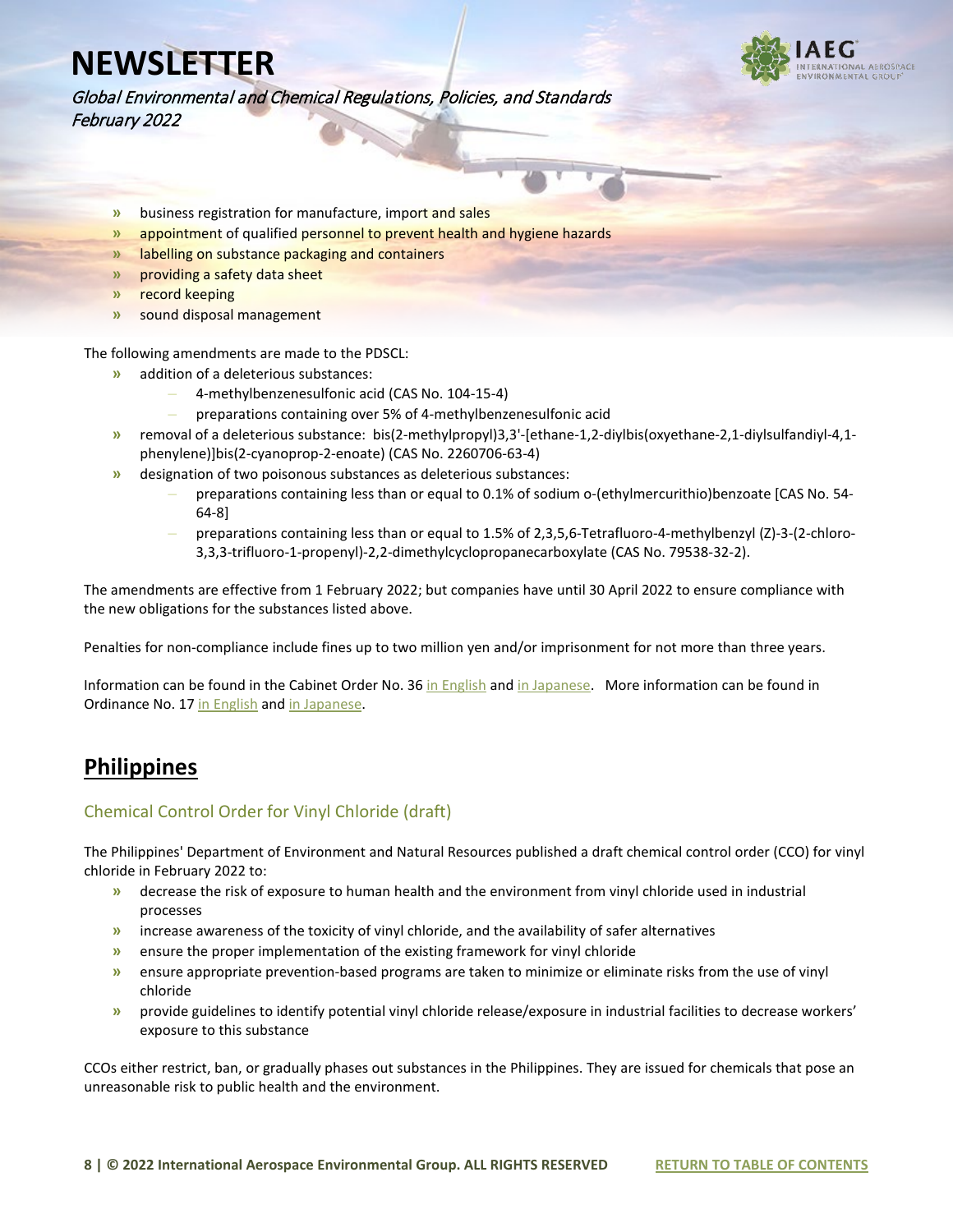

Global Environmental and Chemical Regulations, Policies, and Standards February 2022

Vinyl chloride is listed in the Philippines Priority Chemicals List (PCL), which is a list of existing and new chemicals that have been determined to potentially pose unreasonable risk to public health, workplace, and the environment. Therefore, companies must provide a PCL compliance certificate or exemption. With the approval of the CCO for vinyl chloride, companies will also be subjected to certain obligations, including:

- **»** registering online with the Environmental Management Bureau and applying for permits for any activities (import, manufacture, distribution, use, treating, handling, transport, storing, disposal)
- **»** applying for importation clearance (applies only for importers of vinyl chloride)
- **»** providing safety data sheets and labels according to the globally harmonized system
- **»** submission of a management plan that will prove that the risks posed to the environment, health, and safety will be eliminated or minimized

Unreacted vinyl chloride monomers in polyvinyl chloride resins and vinyl chloride monomers of any polymer are not covered under this CCO.

The CCO will enter into effect 15 days after its publication in a newspaper of general circulation and upon acknowledgement of the receipt of the copy thereof by the Office of the National Administrative Register.

There is no deadline provided for comments or implementation. Therefore, interested parties may still provide comments on this draft CCO for vinyl chloride.

More information can be foun[d here.](https://www.iaeg.com/binaries/content/assets/iaeg-newsletters/2022/02/phl_cco-for-vinyl-chloride.pdf)

# <span id="page-9-0"></span>**Singapore**

## <span id="page-9-1"></span>Control of five new chemicals as hazardous substances under the Environmental Protection and Management Act (draft amendment)

On 7 February 2022, Singapore's National Environment Agency announced to the World Trade Organization their plan to control five new chemicals as hazardous substances under the Environmental Protection and Management Act (EPMA). The EPMA is an Act to consolidate the laws relating to environmental pollution control, to provide for the protection and management of the environment and resource conservation, and for related purposes.

The purpose of adding the five substances is to implement Singapore's obligations under the Stockholm Convention and Rotterdam Convention. Importers, manufacturers, and distributors of these substances and articles containing these substances will be required to apply for a permit for the import, export, sale, store, and use of the chemicals. The five substances are:

- **»** amitrole (CAS No. 61-82-5)
- **»** nonylphenol (NP) and nonylphenol ethoxylates (NPE) (CAS Nos. 25154-52-3, 84852-15-3, 11066-49-2, 90481-04-2, 9016- 45-9, 26027-38-3, 37205-87-1, 68412-54-4, 127087-87-0, and 104-40-5)
- **»** iprodione (CAS No. 36734-19-7)
- **»** dechlorane Plus (DP) (CAS No. 13560-89-9)
- **»** UV-328 (CAS No. 25973-55-1)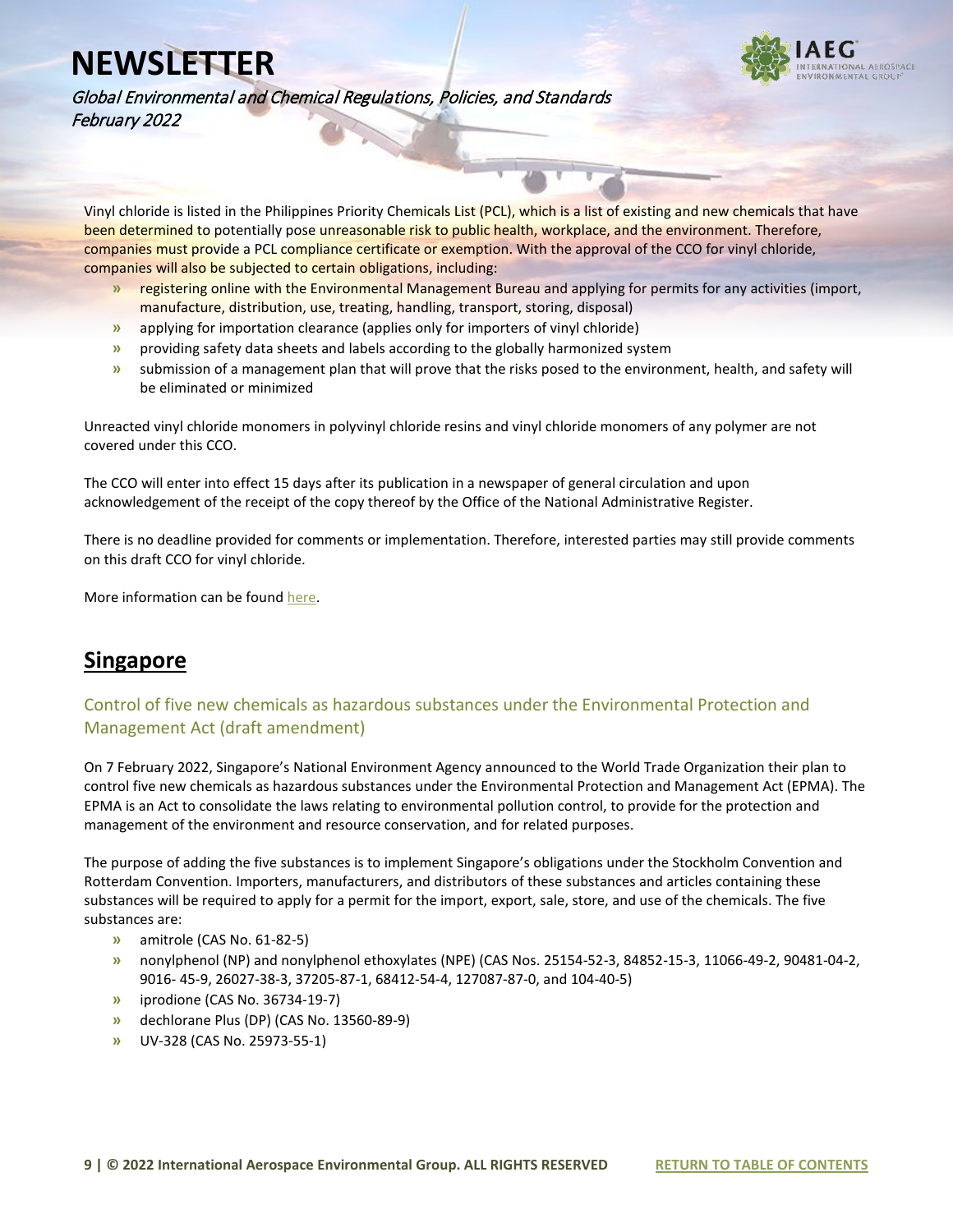

Global Environmental and Chemical Regulations, Policies, and Standards February 2022

The amendment is expected to be published in the national gazette in April 2022 and the provisions are expected to be in force in March 2023.

More information can be foun[d here.](https://www.iaeg.com/binaries/content/assets/iaeg-newsletters/2022/02/sgp_epma-hazardous-substances-amendment.pdf)

# <span id="page-10-0"></span>**South Korea**

## <span id="page-10-1"></span>Ministry of Environment Notice No. 2022-38 to revise the designation of priority control substances (draft amendment)

On 28 January 2022, South Korea's Ministry of Environment (MoE) published MoE Notice No. 2022-38, which revises the designation of priority control substances. The consultation for this Notice ended on 17 February 2022. Priority control substances, which are notified by the MoE under K-REACH, are chemicals considered harmful to human health or the environment. Manufacturers, importers, or users of products containing these substances need to report the use, contents, and exposure scenarios to the MoE. Examples of substances that are considered priority control substances are:

- **»** carcinogenic, mutagenic, and reprotoxic substances
- **»** endocrine disrupting chemicals
- **»** persistent, bio-accumulative, and toxic substances
- **»** specific target organ toxicity substances
- **»** substances of very high concern

Under MoE Notice No. 2022-38, certain changes are proposed, including:

- **»** adding 162 substances (54 types of chemicals)
- **»** combining the current Annex 1 (204 substances) and Annex 2 (468 substances) into one list
- **»** grouping chemicals in Annexes 1 and 2 with similar structures or the same functional groups
- **»** removing 4 chemicals that are designated as priority control substances due to being already listed as prohibited substances

The proposed amendments are expected to come into effect on 1 January 2024.

Additional information can be found here [in English](https://www.iaeg.com/binaries/content/assets/iaeg-newsletters/2022/02/kor_draft-amendments-to-the-designation-of-priority-controlled-substances_english.pdf) and [in Korean.](https://www.iaeg.com/binaries/content/assets/iaeg-newsletters/2022/02/kor_draft-amendments-to-the-designation-of-priority-controlled-substances.pdf)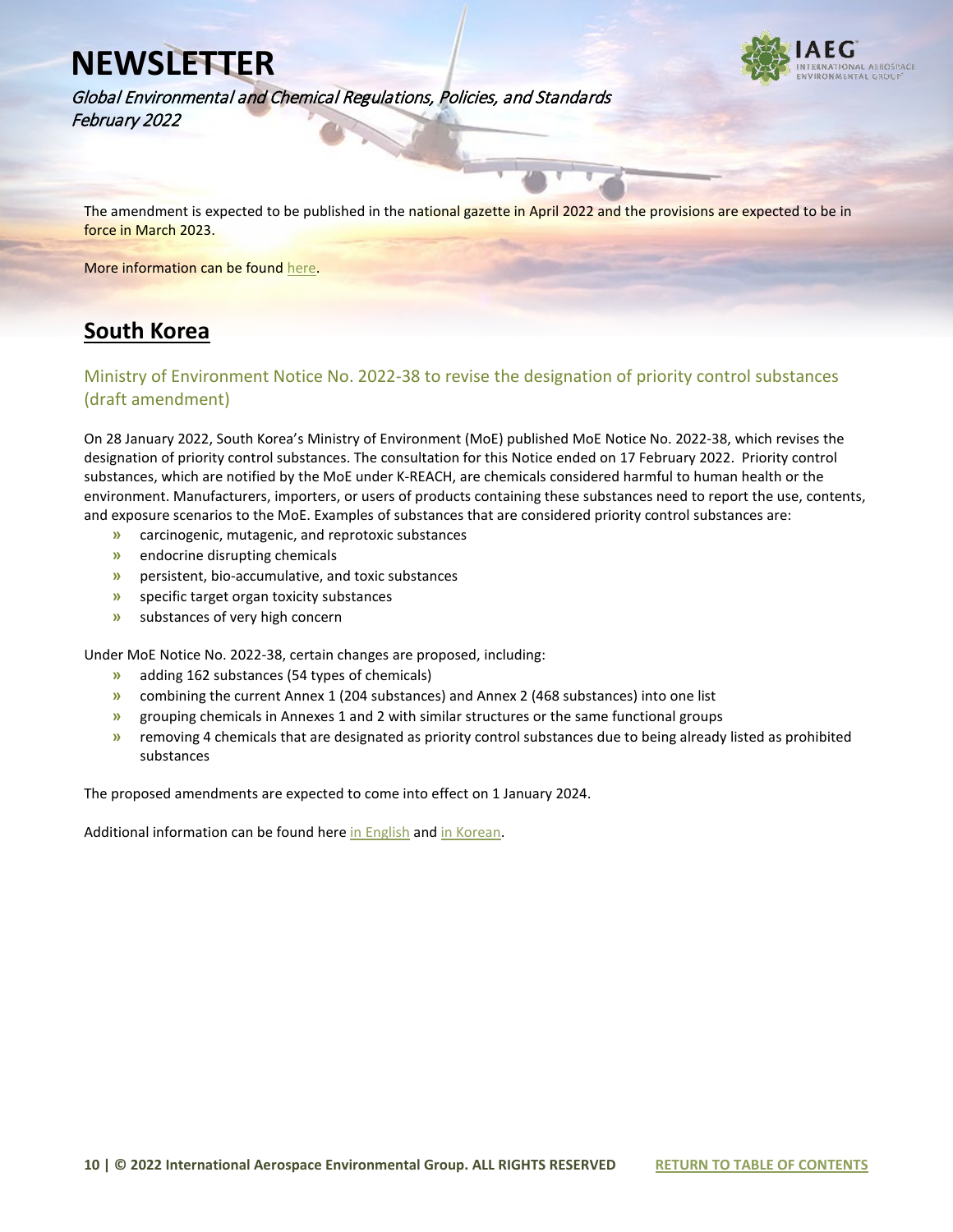Global Environmental and Chemical Regulations, Policies, and Standards February 2022



<span id="page-11-0"></span>

# <span id="page-11-1"></span>**France**

### <span id="page-11-2"></span>2022 strategy for the reduction, reuse, and recycling of single-use plastic packaging (consultation)

France opened a public consultation on 5 February 2022 regarding their 2022 strategy for the reduction, reuse, and recycling of single-use plastic packaging (known as the "3R strategy for plastic packaging"). They have also published a draft law to approve the strategy.

The need for a national strategy was stipulated in Law No. 2020-105 of 10 February 2020 relating to the fight against waste and the circular economy. The strategy aims to determine the sectoral or general measures necessary to achieve the objectives stated in this Law. These measures include the mobilization of extended producer responsibility sectors and the adaptation of the rules for marketing and distribution of packaging. The comment period on the strategy ended on 25 February 2022.

The proposed strategy is divided into three parts:

- **»** Part 1 includes a summary of the environmental, economic, and social issues associated with single-use plastic packaging, a description of the regulatory tools, existing initiatives, and an introduction of framing elements and key definitions
- **»** Part 2 includes a summary of the current state of single-use plastic packaging on the market, objectives of the decree and their main deployment challenges, potential trajectories for 2025 and prospects for 2040 by sector, assessment of the environmental impacts of alternatives, and articulation of the 2025 objectives and the 2040 prospects
- **»** Part 3 proposes an action plan, both of general and sectoral scope, to achieve the 2025 objectives and the 2040 prospects

More information can be found her[e in English](https://www.iaeg.com/binaries/content/assets/iaeg-newsletters/2022/02/fra_draft-decree-for-plastic-packaging_english.pdf) and in French.

# <span id="page-11-3"></span>**European Union**

## <span id="page-11-4"></span>Revision of regulation (EU) 2017/852 on mercury and repealing regulation (EC) 1102/2008 (draft amendment)

Regulation (EU) 2017/852 on mercury has restricted the use of mercury in most mercury-added products (MAPs) in the European Union (EU). However, mercury is still used in some products such as lamps and measuring devices. The European Commission (EC) launched a public consultation to review the regulation on 8 February 2022. This review, which is in line with the EU's ambition for a toxic-free environment (announced in the European Green Deal), focuses on further restricting the remaining uses of mercury in MAPs in the EU. Accordingly, the EC will assess the need for further prohibition (at the EU level) of manufacturing and exporting of certain MAPs through an amendment to Annex II of the regulation under the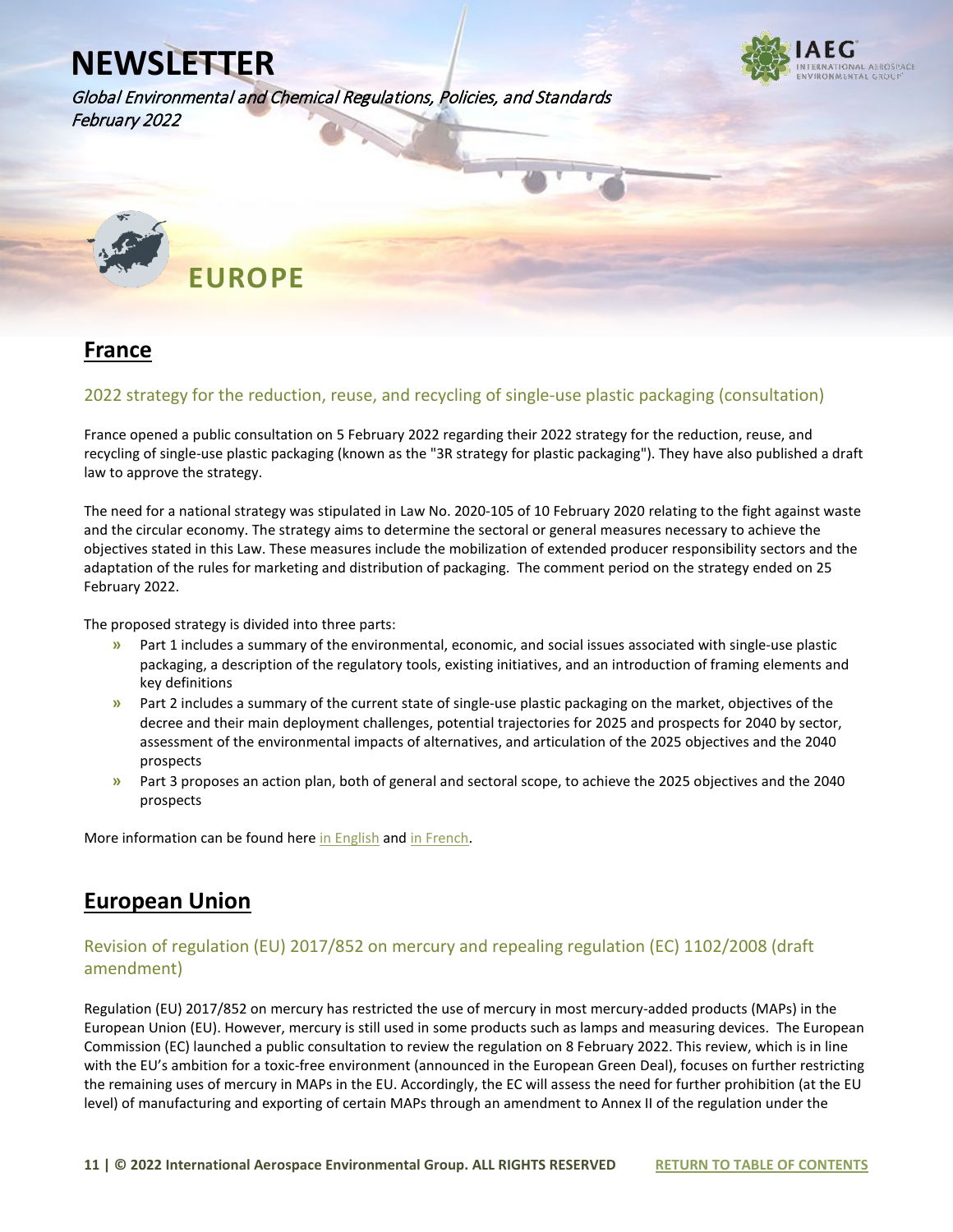

Global Environmental and Chemical Regulations, Policies, and Standards February 2022

Minamata Convention agreement. The EC plans to adopt a revision proposal to the regulation in the fourth quarter of 2022.

Comments for the public consultation should be submitted to the EC by 3 May 2022.

More information can be found [here.](https://ec.europa.eu/info/law/better-regulation/have-your-say/initiatives/12924-Mercury-review-of-EU-law_en)

## <span id="page-12-0"></span>The European Chemicals Agency received intentions for new harmonized classification and labelling intentions on piperonal and ethane-1,2-diol (draft amendment)

The European Chemicals Agency (ECHA) received intentions (submitted by Member State competent authorities, manufacturers, importers, or downstream users) for new or revised harmonized classification and labelling for two substances:

- **»** piperonal (EC No. 204-409-7; CAS No. 120-57-0) used for the manufacture of textiles and leather; intention submitted by Ireland
- **»** ethane-1,2-diol (EC No. 203-473-3; CAS No. 107-21-1) used in adhesives and sealants, polymers, heat transfer fluids, hydraulic fluids, and anti-freeze products; intention submitted by the Netherlands

Anyone with relevant information on the identity or hazard properties of the substance is encouraged to provide the information to the dossier submitter during the early stages of the process, or at the latest during the consultation (ECHA website does not yet provide a date for end of consultation).

More information can be found here fo[r piperonal](https://echa.europa.eu/fi/registry-of-clh-intentions-until-outcome/-/dislist/details/0b0236e187205ab2) and [ethane-1,2-diol.](https://echa.europa.eu/fi/registry-of-clh-intentions-until-outcome/-/dislist/details/0b0236e186f70481)

## <span id="page-12-1"></span>The European Chemical Agency opened consultation on classification and labelling consultation on two substances (consultation)

On 7 February 2022, the European Chemicals Agency opened a consultation period to invite comments on the hazard classes of two substances:

- **»** dibenzoyl peroxide (EC No. 202-327-6; CAS No. 94-36-0) used in polymerization reactions (polymers, resins, rubbers) and as an intermediate, adhesive, sealant, coating resin hardener, and toner by industrial and professional workers
- **»** reaction mass of 1,3-dioxan-5-ol and 1,3-dioxolan-4-ylmethanol (CAS and EC Nos. not available) used in coatings, adhesives, sealants, elastomers, and anti-freeze and de-icing products

Interested parties should comment by 8 April 2022.

More information can be found [here.](https://echa.europa.eu/fi/harmonised-classification-and-labelling-consultation?p_p_id=viewsubstances_WAR_echarevsubstanceportlet&p_p_lifecycle=0&p_p_state=normal&p_p_mode=view&_viewsubstances_WAR_echarevsubstanceportlet_cur=1&_viewsubstances_WAR_echarevsubstanceportlet_delta=50&_viewsubstances_WAR_echarevsubstanceportlet_orderByCol=synonymDynamicField_1350&_viewsubstances_WAR_echarevsubstanceportlet_orderByType=descc)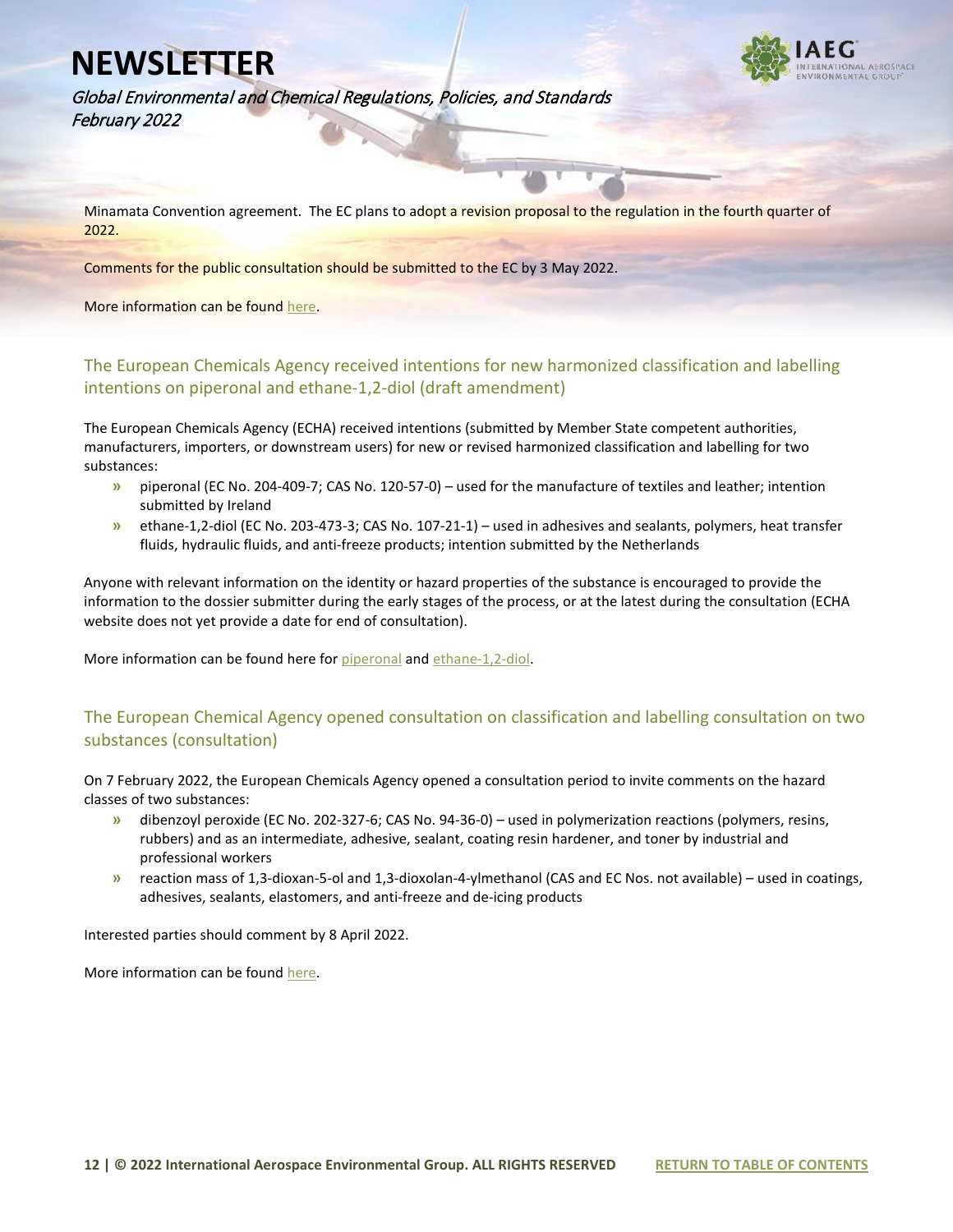

Global Environmental and Chemical Regulations, Policies, and Standards February 2022

<span id="page-13-0"></span>Call for evidence and public consultation on European Union Rules on the certification of carbon removals (consultation)

The European Union opened a call for evidence and public consultation on 7 February 2022 for the EU rules on the certification of carbon removals. Carbon removal is the process of removing carbon dioxide from the atmosphere and storing it in terrestrial and marine ecosystems, geological reservoirs, or products without doing harm to ecosystems.

The proposal for a regulation is in line with the European Green Deal and European Climate Law objectives, which aim to achieve a balance between greenhouse gas emissions and removals by 2050. The proposal aims to ensure sustainable carbon removals and to encourage industries to use innovative solutions to capture, recycle, and store carbon dioxide. Following the consultations, the European Commission will develop and establish a regulation to provide necessary rules to monitor, report, and verify the authenticity of carbon removals.

Interested parties must provide comments by 2 May 2022.

More information n-hexane draft amendment can be found [here.](https://ec.europa.eu/info/law/better-regulation/have-your-say/initiatives/13172-Certification-of-carbon-removals-EU-rules_en)

### <span id="page-13-1"></span>Calls for comments and evidence on the restriction proposal for 1,2-dichloroethane (consultation)

On 2 February 2022, the European Chemicals Agency (ECHA) opened a consultation to invite interested parties to express their views and concerns in the preparatory phase of the restriction proposal for 1,2-dichloroethane (EC No.203-458-1; CAS No. 107-06-2). The information gathered will be used to prepare an Annex XV restriction dossier under REACH. The comments were due on 16 March 2022.

1,2-dichloroethane is mainly used in the production of vinyl chloride monomer, which is used to make polyvinyl chloride (PVC). It is also used as a thinner in paints, solvent, and raw material in the production of other chemicals as well as in the formulation of coatings and adhesives.

More information can be foun[d here.](https://echa.europa.eu/en/calls-for-comments-and-evidence/-/substance-rev/68605/term)

### <span id="page-13-2"></span>Proposal to add eight substances of very high concerns to REACH Annex XIV (consultation)

On 2 February 2022, the European Chemicals Agency (ECHA) opened a consultation on a proposal to add eight substances of very high concern (SVHCs) to the REACH Regulation Authorisation List (Annex XIV). This applies to specific uses of the SVHCs (two of the eight substances have not yet been registered under the REACH Regulation).

Substances that may have serious and often irreversible effects on human health and the environment can be identified as SVHCs. These substances may be placed on the Authorisation List, which means that the use of these substances will be prohibited unless a company receives an authorization from the European Commission to continue its use.

The eight substances are:

- **»** 2-(4-tert-butylbenzyl)propionaldehyde and its individual stereoisomers (EC and CAS No. not available)
- **»** 2-benzyl-2-dimenthylamino-4'-morpholinobutyrophenone (EC No. 404-360-3; CAS No. 119313-12-1)
- **»** 2-methyl-1-(4-methylthiophenyl)-2-morpholinopropan-1-one (EC No. 400-600-6; CAS No. 71868-10-5)
- **»** Diisohexyl phthalate (EC No. 276-090-2; CAS No. 71850-09-4)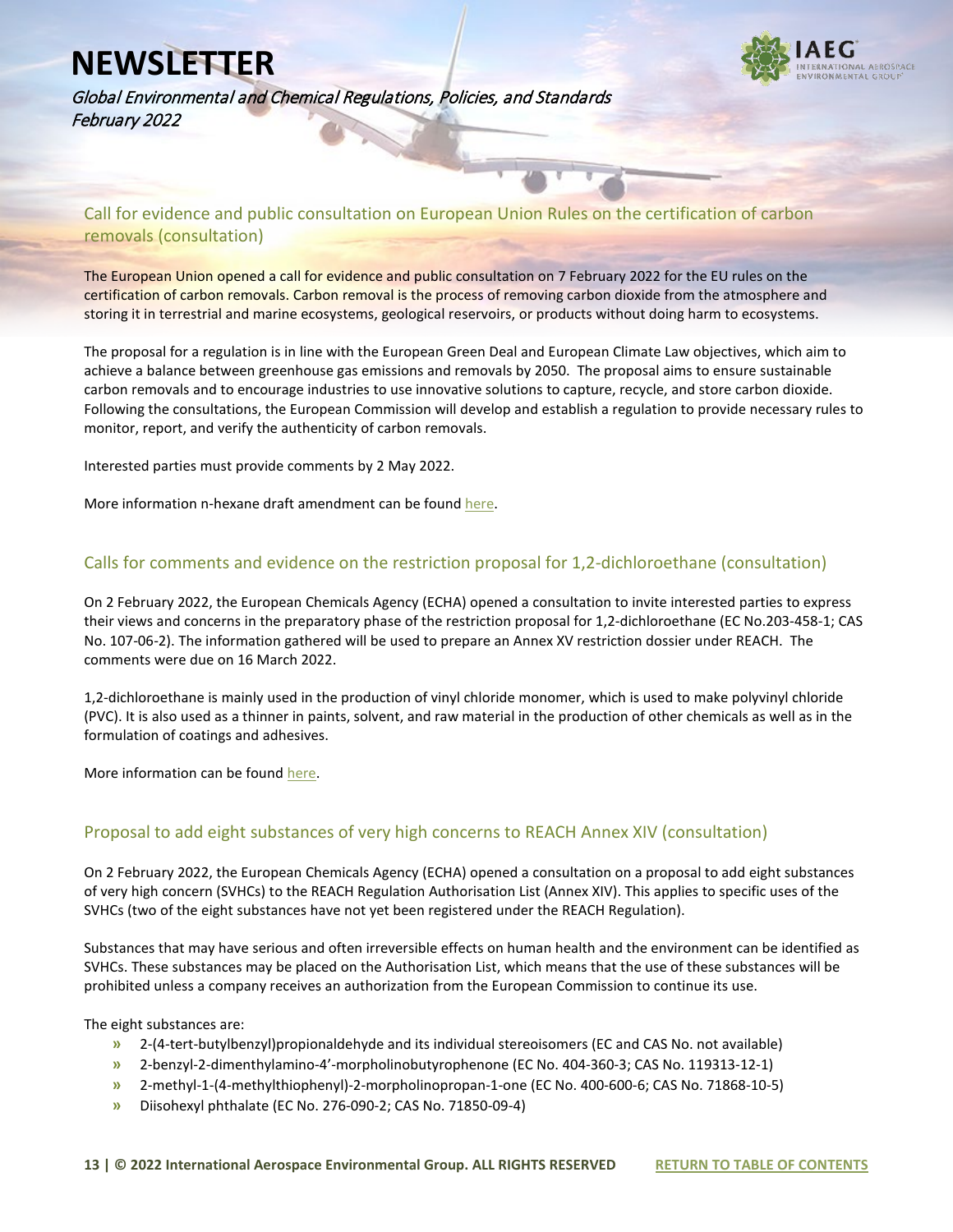Global Environmental and Chemical Regulations, Policies, and Standards February 2022



- **»** Ethylenediamine (EC No. 203-468-6; CAS No. 107-15-3)
- **»** Glutaral (EC No. 203-856-5; CAS No. 111-30-8)
- **»** Lead (EC No. 231-100-4; CAS No. 7439-92-1)
- **»** Orthoboric acid, sodium salt (EC No. 237-560-2; CAS No. 13840-56-7)

Interested parties must provide comments by 2 May 2022.

More information can be found in the [announcement from ECHA,](https://echa.europa.eu/en/recommendation-for-inclusion-in-the-authorisation-list) in the [Annex to ECHA News,](https://echa.europa.eu/documents/10162/0/annex_xiv_recommendation_en.pdf/58093b71-c03b-30ab-76f1-67525c2de48a?t=1643798118878) and in the ECHA invitation [for comments.](https://echa.europa.eu/-/do-you-have-information-on-uses-of-eight-substances-proposed-for-authorisation-)

# <span id="page-14-0"></span>Revision of REACH Regulation to help achieve a toxic-free environment (draft amendment)

On 20 January 2022, the European Commission (EC) launched a public consultation on revisions to REACH. The revisions are being made under the European Union Chemicals Strategy for Sustainability to better align the laws with EC's goal for safe and sustainable use of chemicals without disrupting market access.

The revisions are open for comments (due by 15 April 2022) on the following topics:

- **»** revision of the registration requirements, including increasing information requirements and establishing the obligation to register polymers
- **»** introduction of mixtures assessment factors
- **»** simplification of communication in the supply chains
- **»** revision of the provisions for dossier and substance evaluation
- **»** reform of the authorization and restriction processes, including the extension of generic approaches to risk management and the introduction of the essential use concept
- **»** revision of control and enforcement provisions

The consultation results will be used to create the EC's impact assessment, which is expected the summer of 2022. Next steps include presenting the final proposal to the European Council for adoption by the end of 2022.

More information can be found [here.](https://ec.europa.eu/info/law/better-regulation/have-your-say/initiatives/12959-Chemicals-legislation-revision-of-REACH-Regulation-to-help-achieve-a-toxic-free-environment_en)

### <span id="page-14-1"></span>Restricting the use of per- and polyfluoroalkyl substances in fire-fighting foams (proposal)

On 19 January 2022, the European Chemicals Agency (ECHA) submitted a proposal to restrict the use of per- and polyfluoroalkyl substances (PFAS) in firefighting foams. PFAS are a large group of man-made substances used in various products such as firefighting foams, paints and coating, phosphate ester-based brake and hydraulic fluids, wires and cables, lubricant for turbine engines, and jet engine and satellite instrumentation. These substances are of high concern due to many PFAS being mobile, persistent, bio-accumulative and toxic.

The European Commission and ECHA have conducted a study on possible regulatory management options to address the risk of PFAS in firefighting foams. The results showed that fluorine-free firefighting foams, as substitutes to PFAS, are generally available and technically feasible and effective to the purpose.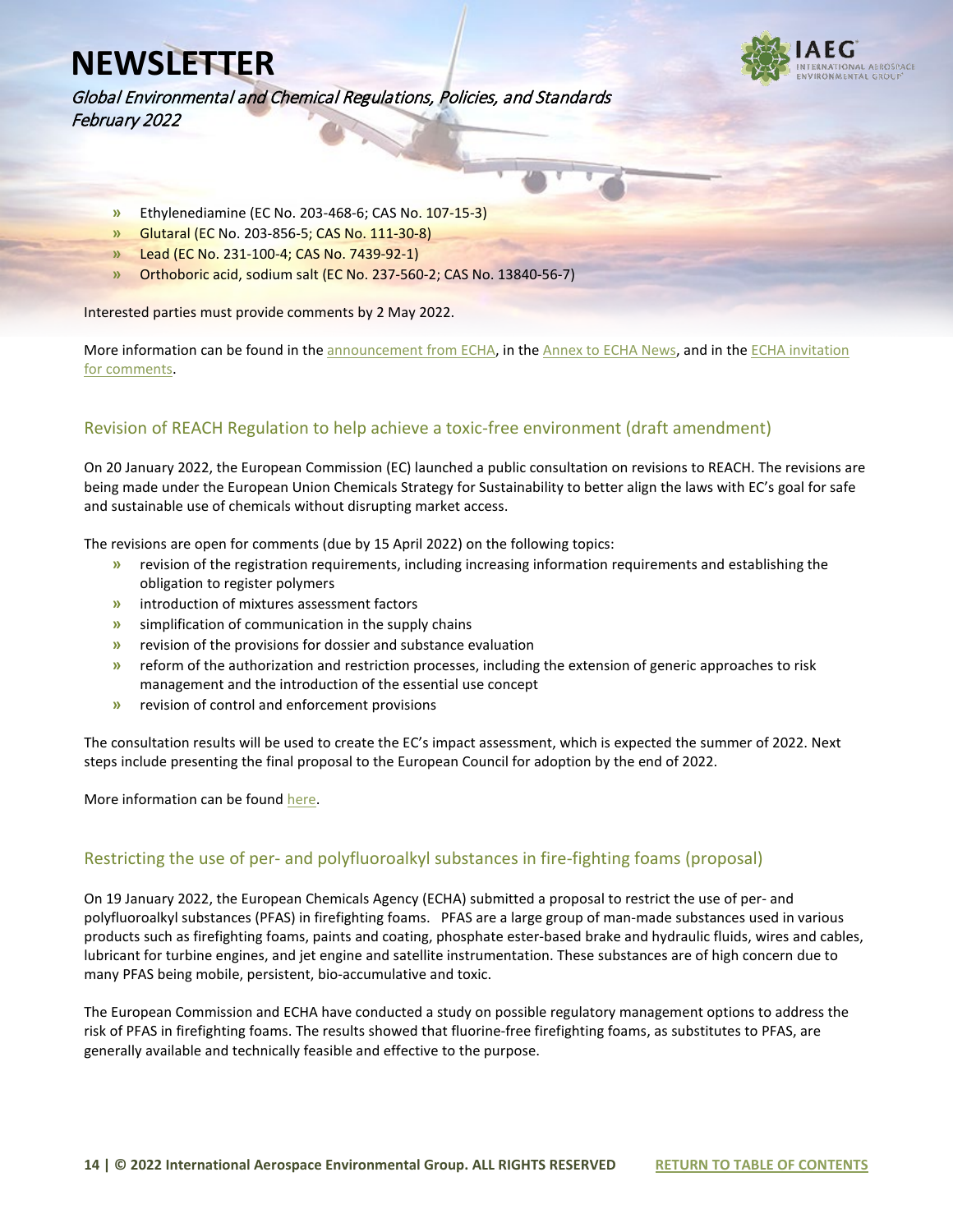

Global Environmental and Chemical Regulations, Policies, and Standards February 2022

The proposal will be evaluated by ECHA's Scientific Committee for Risk and socio-economic analysis will be subject to a consultation later on. Interested stakeholders will be invited to comment on the proposal during the consultation period.

More information can be foun[d here.](https://echa.europa.eu/hr/registry-of-restriction-intentions/-/dislist/details/0b0236e1856e8ce6?utm_source=echa-weekly&utm_medium=email&utm_campaign=weekly&utm_content=20220119&_cldee=ai5hcm9raWFuYXRoYXJAeW9yZGFzZ3JvdXAuY29t&recipientid=lead-fcaa83859a85eb11812a005056b9310e-d5c546250e5449d5ada4b883c48e8509&esid=d4f14fb4-2d79-ec11-8134-005056b9310e)

### <span id="page-15-0"></span>Restriction of the use of hazardous substances in electronics (consultation)

Directive 2011/65/EU (RoHS Directive) restricts the use of hazardous substances in electrical and electronic equipment (EEE). RoHS Directive, which currently restricts the use of ten hazardous substances used in EEE, complements Directive 2012/19/EU on waste from electrical and electronic equipment (WEEE) and addresses hazardous substances in EEE, particularly the waste management challenges and workers' protection.

Following an evaluation of the RoHS Directive in 2018 and 2019, a range of issues relating to the following were identified:

- **»** provisions and procedures on granting/renewing/revoking exemptions to substance restrictions that are complex and have in part proved to be impracticable in their application
- **»** the process of reviewing the list of restricted substances
- **»** enforcement difficulties
- **»** certain unclear and outdated provisions on spare parts or scope, and insufficient provisions to support the circular economy
- **»** consistency with related European Union legislation covering substance assessment and restrictions (REACH Regulation) or legislation specific to EEE (Ecodesign Directive)

To address the issues above, the European Commission (EC) opened a call for evidence on 14 February 2022 under an initiative that will simplify and increase the efficiency and improve the enforcement of the RoHS Directive rules.

The target groups for this call for evidence are companies (manufacturers, suppliers, distributors, importers, etc.), trade associations, scientific bodies, and any other stakeholders holding relevant information. Comments were due to the EC by 14 March 2022.

More information can be foun[d here.](https://ec.europa.eu/info/law/better-regulation/have-your-say/initiatives/13137-Review-Restriction-of-the-use-of-hazardous-substances-in-electronics_en)

### <span id="page-15-1"></span>Initiative to focus on labelling, standardization, certification, and regulatory measures for the main sources of microplastics (consultation)

The European Green Deal, the new Circular Economy Action Plan, and the European Union (EU) Plastics Strategy announced measures to tackle pollution from microplastics (small plastic pieces of less than 5 millimeters) that are intentionally added to products (e.g., cosmetics, detergents, and paints) and that are unintentionally released into the environment (e.g., from tires and synthetic textiles). The EU Action Plan 'Towards Zero Pollution for Air, Water and Soil' states that by 2030, the EU should reduce plastic litter at sea by 50% and microplastics by 30%. In this regard, the European Commission opened a public consultation for the initiative on tackling unintentionally released microplastics on 22 February 2022. This follows a call for evidence, which ended on 18 January 2022.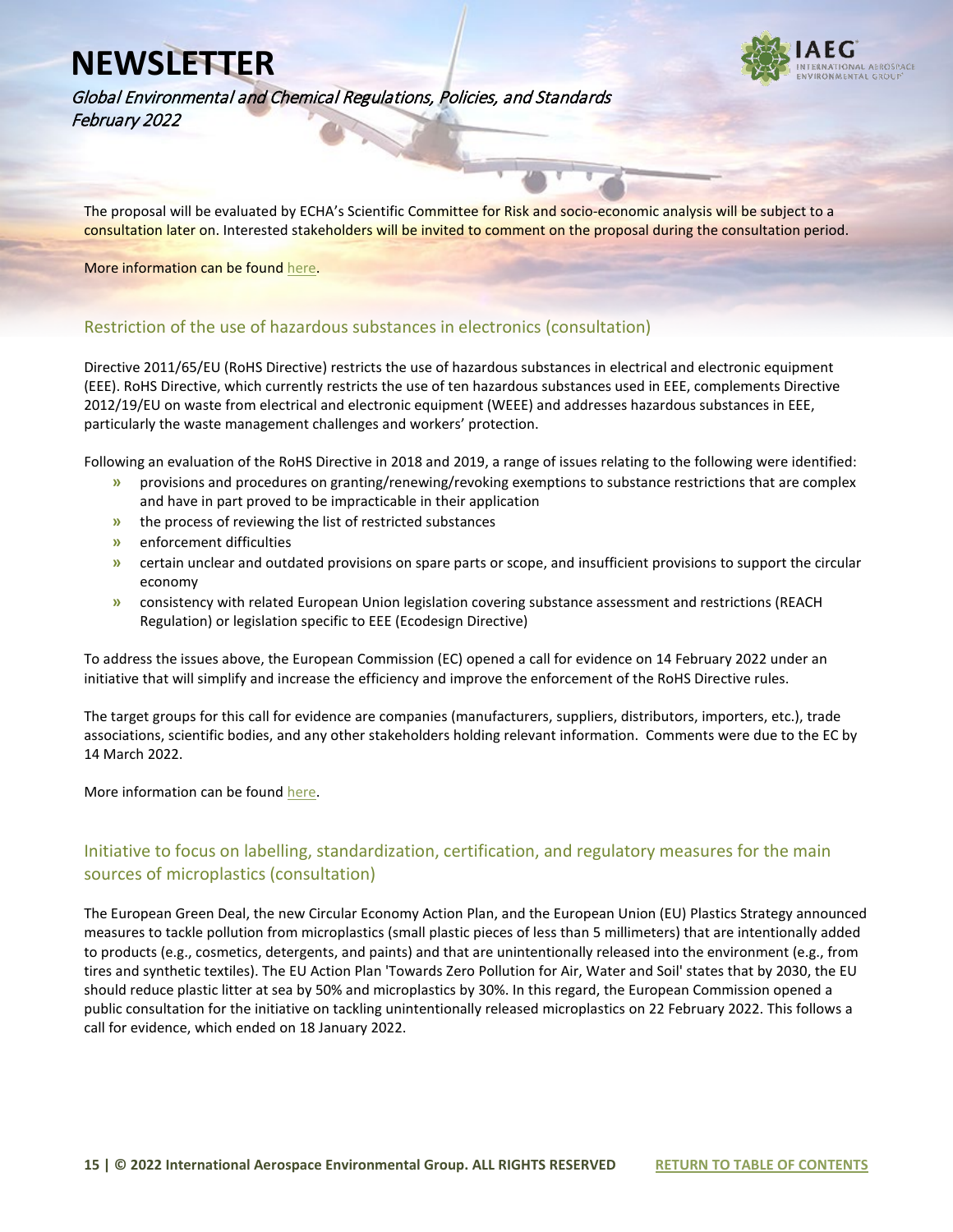

Global Environmental and Chemical Regulations, Policies, and Standards February 2022

The initiative will focus on labelling, standardization, certification, and regulatory measures for the main sources of microplastics. It aims to:

- **»** improve the science on the risks and occurrence of microplastics in the environment, tap water, and food
- **»** reduce environmental pollution and potential health risks of microplastics

Comments for the public consultation must be provided to the European Commission by 17 May 2022.

More information can be foun[d here.](https://ec.europa.eu/info/law/better-regulation/have-your-say/initiatives/12823-Microplastics-pollution-measures-to-reduce-its-impact-on-the-environment_en)

# <span id="page-16-0"></span>**Spain**

### <span id="page-16-1"></span>Spain ratifies the Minamata Convention on Mercury (published)

On 13 December 2021, Spain ratified the Minamata Convention on Mercury, which aims to reduce the adverse effects of mercury on humans and the environment. The Minamata Convention entered into force in Spain on 13 March 2022 after which manufacturers and relevant parties shall comply with provisions set forth, including restrictions on the manufacturing processes in which mercury or mercury compounds are used. Moreover, the Minamata Convention applies to mercury wastes and atmospheric emissions of mercury or mercury compounds, as well as the mining, import, and export of mercury.

There are no non-compliance provisions associated with this update.

More information can be found [here](https://www.boe.es/diario_boe/txt.php?id=BOE-A-2022-1422) in Spanish.

# <span id="page-16-2"></span>**United Kingdom**

# <span id="page-16-3"></span>Notice on the annual reporting of exports and imports for Prior Informed Consent chemicals during 2021 (announced)

On 26 January 2022, the Health and Safety Executive (HSE) issued a notice regarding the annual reporting of exports from and imports into Great Britain (GB) for Prior Informed Consent (PIC) chemicals during 2021. This is in accordance with the GB PIC Regulation, which controls the import and export of some hazardous chemicals to and from GB. The Regulation also requires for the reporting of 2021 exports to or imports from European Union countries, and movement to or from Northern Ireland.

For companies that are subject to annual reporting for PIC chemicals during 2021, details such as quantities (in kilograms[kg]) of exported or imported PIC chemicals must be provided in the report to the HSE. With regards to mixtures and articles, the quantity should refer to the PIC chemical within the mixture/article and not to the mixture/article as a whole.

Companies must provide reports to the HSE by 31 March 2022.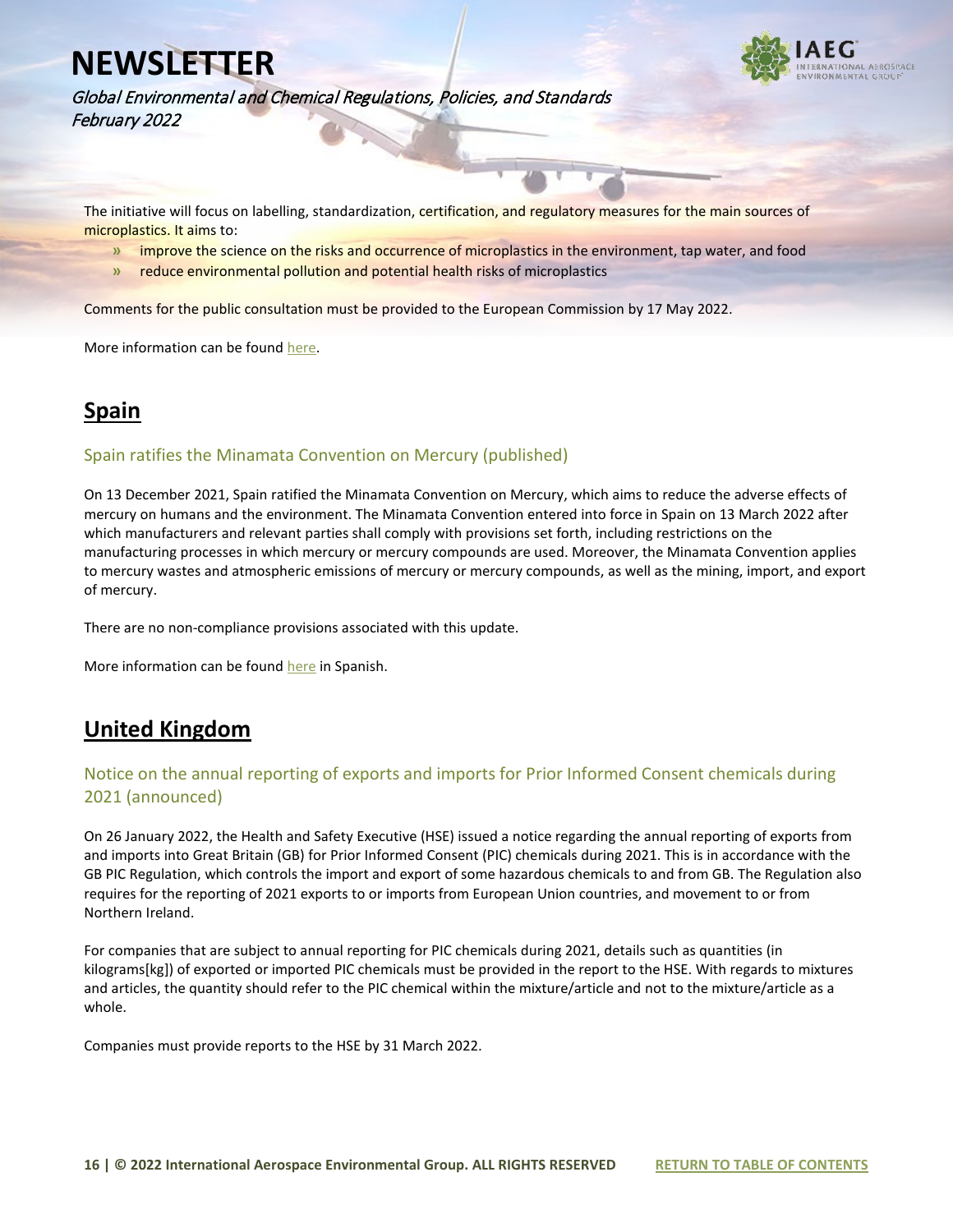

Global Environmental and Chemical Regulations, Policies, and Standards February 2022

Exemptions for annual reporting apply for special reference identification number requests. These are for exports in quantities not exceeding 10 kg per year (to each importing country) for purposes of research or analysis.

No penalties for non-compliance have been established.

More information can be found [here.](https://www.hse.gov.uk/pic/annual-reporting.htm)

### <span id="page-17-0"></span>Regulatory Management Options Analysis (RMOA) for four substances (published)

Following the enforcement of the United Kingdom Registration, Evaluation, Authorisation, and Restriction of Chemicals (UK REACH) Regulation, the substances that were on the European Union (EU) REACH candidate list were transferred to the UK REACH Regulation. From the substances that were added to the EU REACH candidate list (since UK REACH Regulation came into force), the Health and Safety Executive (HSE) and Environment Agency (EA) prioritized four substance groups for further assessment via Regulatory Management Options Analysis (RMOA). These substances are:

- **»** dioctyltin dilaurate, stannane, dioctyl-, bis(coco acyloxy) derivatives, and any other stannane, dioctyl-, bis(fatty acyloxy) derivatives wherein C12 is the predominant carbon number of the fatty acyloxy moiety (DOTL) (EC and CAS Nos. not available)
- **»** 1,4-dioxane (EC Number: 204-661-8; CAS Number: 123-91-1)
- **»** small brominated alkylated alcohols (SBAA) (EC and CAS Nos. not available)
- **»** phenol, alkylation products (mainly in para position) with C12-rich branched or linear alkyl chains from oligomerization, covering any individual isomers and/or combinations thereof (PDDP) (EC Number: 799-972-3; CAS No. not available)

On 9 February 2022, the UK HSE opened a call for evidence for the four substances to gather information and evidence that will support HSE and the EA with the preparation of the RMOA for the substances. The RMOA will recommend the most appropriate route for managing any identified risks. A possible route may be the addition of the substance groups on the Candidate List under the UK REACH Regulation. Substances that may have serious and often irreversible effects on human health and the environment can be identified as substances of very high concern (SVHCs). The Candidate List is a list of SVHCs that can be prioritized for inclusion on the Authorization List.

Comments for the call for evidence must be provided by 10 April 2022.

More information can be found here for **DOTL**, [1,4-dioxane,](https://consultations.hse.gov.uk/crd-reach/1-4-dioxane-rmoa-004/?utm_source=govdelivery&utm_medium=email&utm_campaign=chemicals-guidance&utm_term=consultation-2&utm_content=reach-10-feb-22) [SBAA,](https://consultations.hse.gov.uk/crd-reach/sbaa-rmoa-002/?utm_source=govdelivery&utm_medium=email&utm_campaign=chemicals-guidance&utm_term=consultation-3&utm_content=reach-10-feb-22) and PDDP.

### <span id="page-17-1"></span>Amendments to the Poisons Act 1972 (consultation)

The United Kingdom (UK) opened a public consultation to seek views on proposed amendments to the Poisons Act 1972 (comments were due on 10 March 2022). The amendments propose changes to control measures for the sale of explosives precursors and poisons. The Poisons Act 1972 controls the sale of certain explosives precursors and poisons. The aim of the Poison Act is to control chemicals and poisons that can be used to cause harm. Members of the public and businesses that have a legitimate need to access these substances may be permitted to access under certain conditions.

There are three options provided for proposed amendments to the Act that should be considered for the consultation:

- **»** Option 1: to make no changes at all
- **»** Option 2: to strengthen and clarify measures within the Poison Act, but not change the substances and concentrations that can be acquired, imported, possessed, and used with a valid license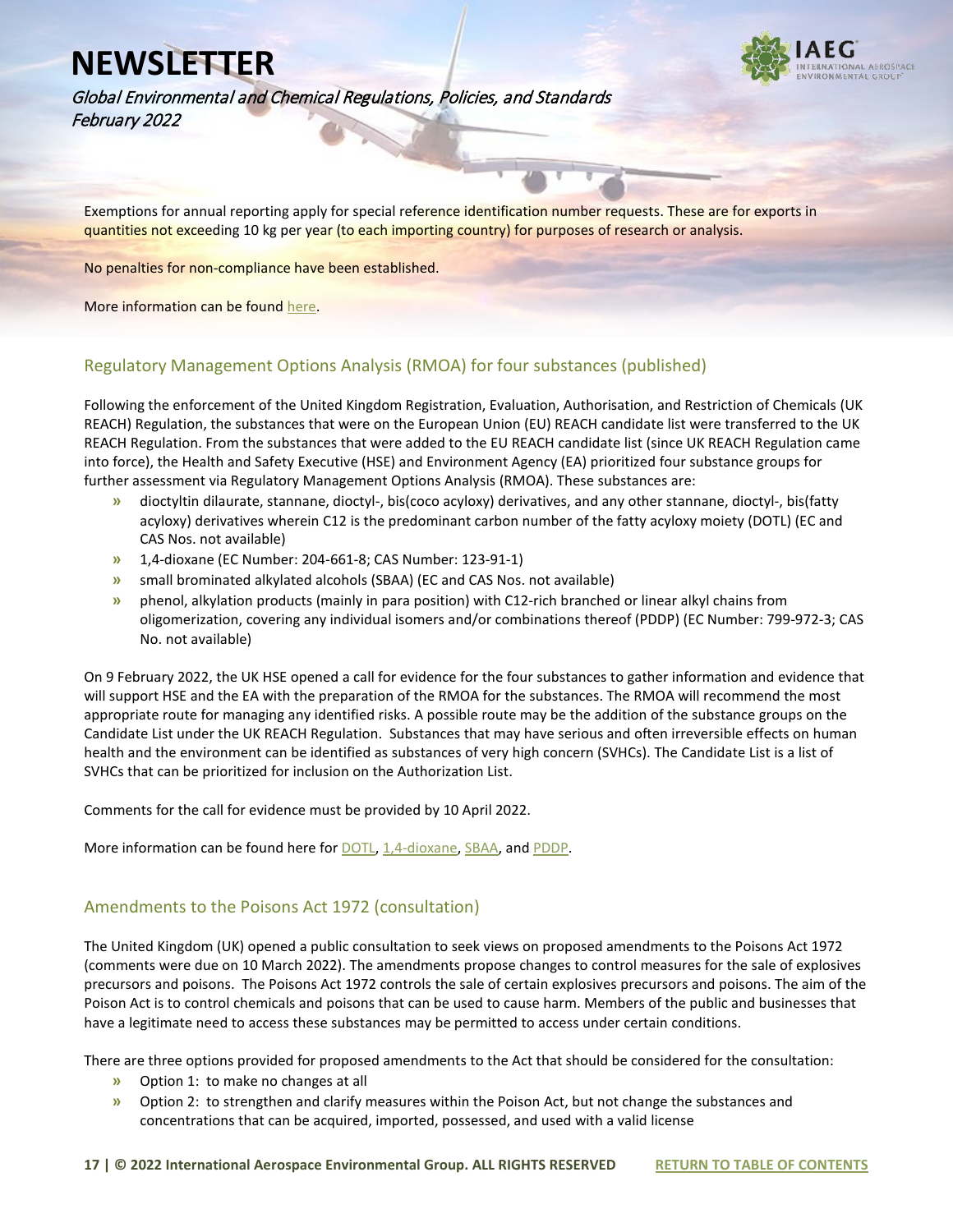

Global Environmental and Chemical Regulations, Policies, and Standards February 2022

- **»** Option 3:
	- **–** to introduce several new measures to increase security protections (safeguard against terrorism and malicious activity) by restricting access to chemicals of particular concern and increasing the ability to identify and act on suspicious transactions
	- **–** to add an upper concentration threshold for explosives precursors and poisons licenses that are issued to members of the public
	- **–** to include provisions provided under Option 2

The consultation is aimed at:

- **»** businesses that supply chemicals and chemical products
- **»** online marketplaces that facilitate the supply of chemicals and chemical products through their marketplaces
- **»** members of the public who use certain chemicals and chemical products in their hobbies in England, Scotland, and Wales

Suppliers and online marketplace would need to report any suspicious acts within 24 hours of considering that a transaction or attempted transaction is suspicious.

More information can be found here in the [open consultation announcement](https://www.gov.uk/government/consultations/amendments-to-the-poisons-act-1972/consultation-paper-amendments-to-the-poisons-act-1972) and i[n the consultation paper.](https://www.gov.uk/government/consultations/amendments-to-the-poisons-act-1972/consultation-paper-amendments-to-the-poisons-act-1972)

### <span id="page-18-0"></span>Surveys on duties under Article 33 of United Kingdom REACH (consultation)

On 8 February 2022, the UK's Health and Safety Executive (HSE) published a survey for Great Britain (GB)-based suppliers and retailers to gather opinions on duties under Article 33 of the United Kingdom (UK) REACH. The survey deadline was 9 March 2022. The Article 33 provision of UK REACH requires suppliers and retailers to provide information about substances of very high concern in the articles they supply. The survey results will help the Department for Environment, Health and Rural Affairs in assessing how well the obligations work in practice. This survey is not for informing enforcement practices.

More information can be found [here.](https://content.govdelivery.com/accounts/UKHSE/bulletins/3099fdd)

<span id="page-18-1"></span>

# <span id="page-18-2"></span>**United States**

### <span id="page-18-3"></span>Final rule provides list of acceptable alternatives for ozone-depleting substances (effective)

On 20 January 2022, the US Environmental Protection Agency (EPA) published a final rule that provides a list of acceptable alternatives for ozone-depleting substances (ODS) under the Significant New Alternatives Policy (SNAP) program. These alternatives can be used without restriction in the specified end-uses.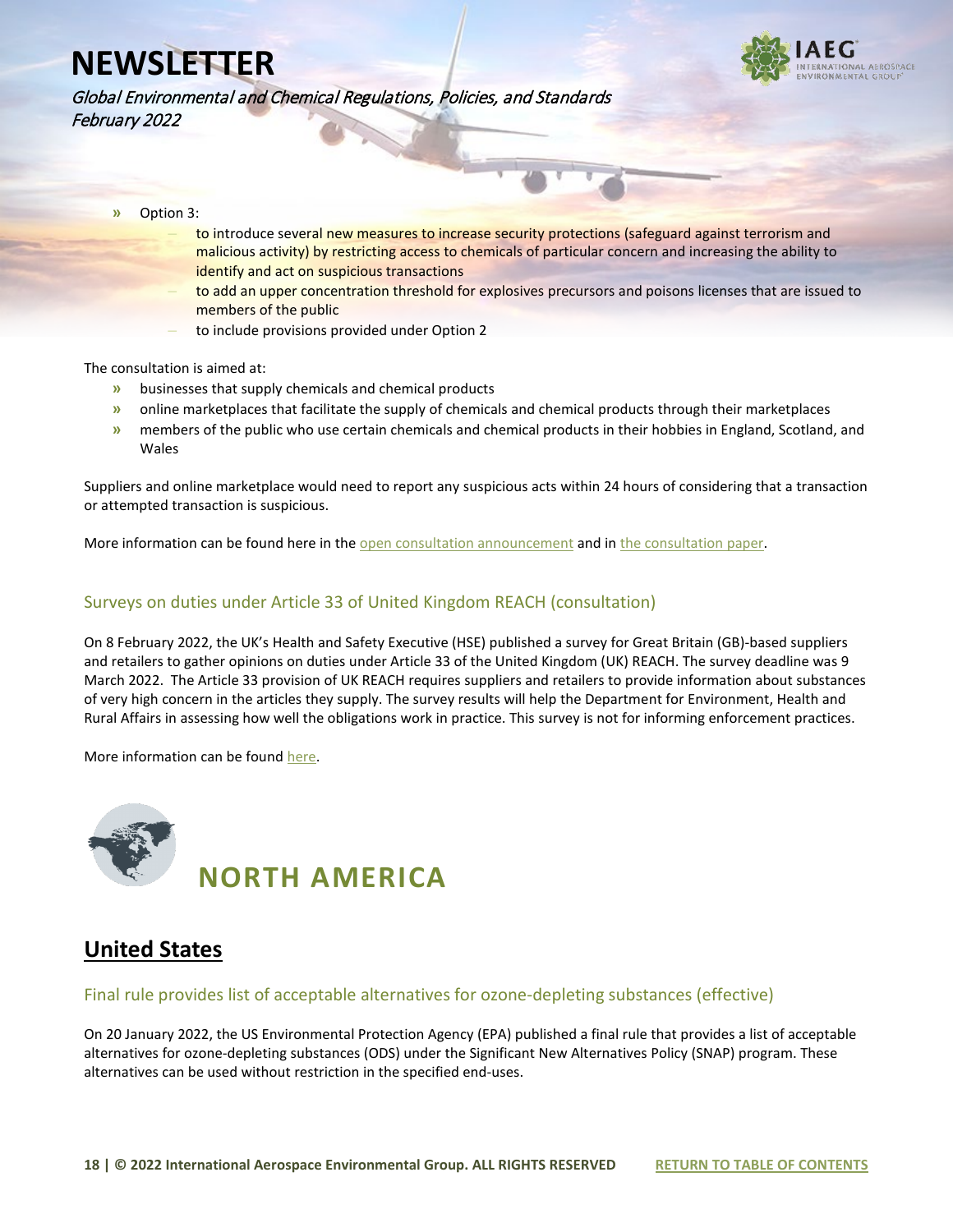Global Environmental and Chemical Regulations, Policies, and Standards February 2022

Acceptable substitutes are listed in the final rule for use in the following sectors:

- **»** refrigeration and air conditioning
- **»** foam blowing
- **»** aerosols
- **»** cleaning solvents
- **»** adhesives, coatings, and inks

Alternatives for ODS provided in the Final Rule include:

- **»** HCFO-1233zd(E) (CAS No. 102687-65-0) for industrial process air conditioning in new equipment only
- **»** HCFO-1233yd(Z) (CAS No. 1263679-68-0) for electronics cleaning, metals cleaning, precision cleaning, aerosol solvents, and coatings
- **»** blends of 10 to 90 percent HFO-1234ze(E) (CAS Number: 29118-24-9) by weight and the remainder HCFO-1233zd(E) for extruded polystyrene (boardstock and billet)
- **»** blends of 10 to 90 percent HFO-1234ze(E) by weight and the remainder HFC-152a (CAS No. 75-37-6) for extruded polystyrene (boardstock and billet)
- **»** blends of 0 to 100 percent HFO-1234ze(E), 0 to 70 percent methyl formate (CAS No. 107-31-3), 0 to 60 percent HFC-152a, 0 to 60 percent carbon dioxide (CAS No. 124-38-9), and 0 to 60 percent water (CAS No. 7732-18-5) for extruded polystyrene (boardstock and billet)

There are no non-compliance provisions associated with this update.

More information can be found in the [Federal Register](https://www.federalregister.gov/documents/2022/01/20/2022-00998/protection-of-stratospheric-ozone-determination-37-for-significant-new-alternatives-policy-program) and th[e EPA announcement on SNAP substitute by sector.](https://www.epa.gov/snap/snap-substitutes-sector)

### <span id="page-19-0"></span>Revision to the risk determination for cyclic aliphatic bromide cluster chemicals, including hexabromocyclododecane (draft amendment)

On 29 December 2021, the US Environmental Protection Agency (EPA) published a draft revision to the risk determination for cyclic aliphatic bromide cluster chemicals, including hexabromocyclododecane (HBCD), issued under the Toxic Substances Control Act (TSCA). The comment period for this draft revision ended on 14 February 2022; however, on 17 February 2022, the EPA reopened the comment period for HBCD till 4 March 2022. HBCD has been used as a flame retardant in building materials, including thermal insulation foams and textiles, and as an additive in recycled plastics. The HBCD chemical mixture meets the EPA's criteria for being persistent, bio-accumulative and toxic (PBT).

The next step in the process is for the EPA to consider public comment on the draft revised risk determination before releasing a final revised risk determination. The EPA will pursue action under TSCA Section 6(a) to address any unreasonable risks to health and the environment. They will ultimately propose and take public comments on risk management measures prior to publication of the risk management measures for HBCD.

More information can be found in the [Federal Register](https://www.federalregister.gov/documents/2022/02/17/2022-03452/cyclic-aliphatic-bromide-cluster-hbcd-draft-revision-to-toxic-substances-control-act-tsca-risk) and this [announcement from EPA.](https://www.epa.gov/chemicals-under-tsca/epa-reopens-comment-period-draft-revised-risk-determination-hbcd)